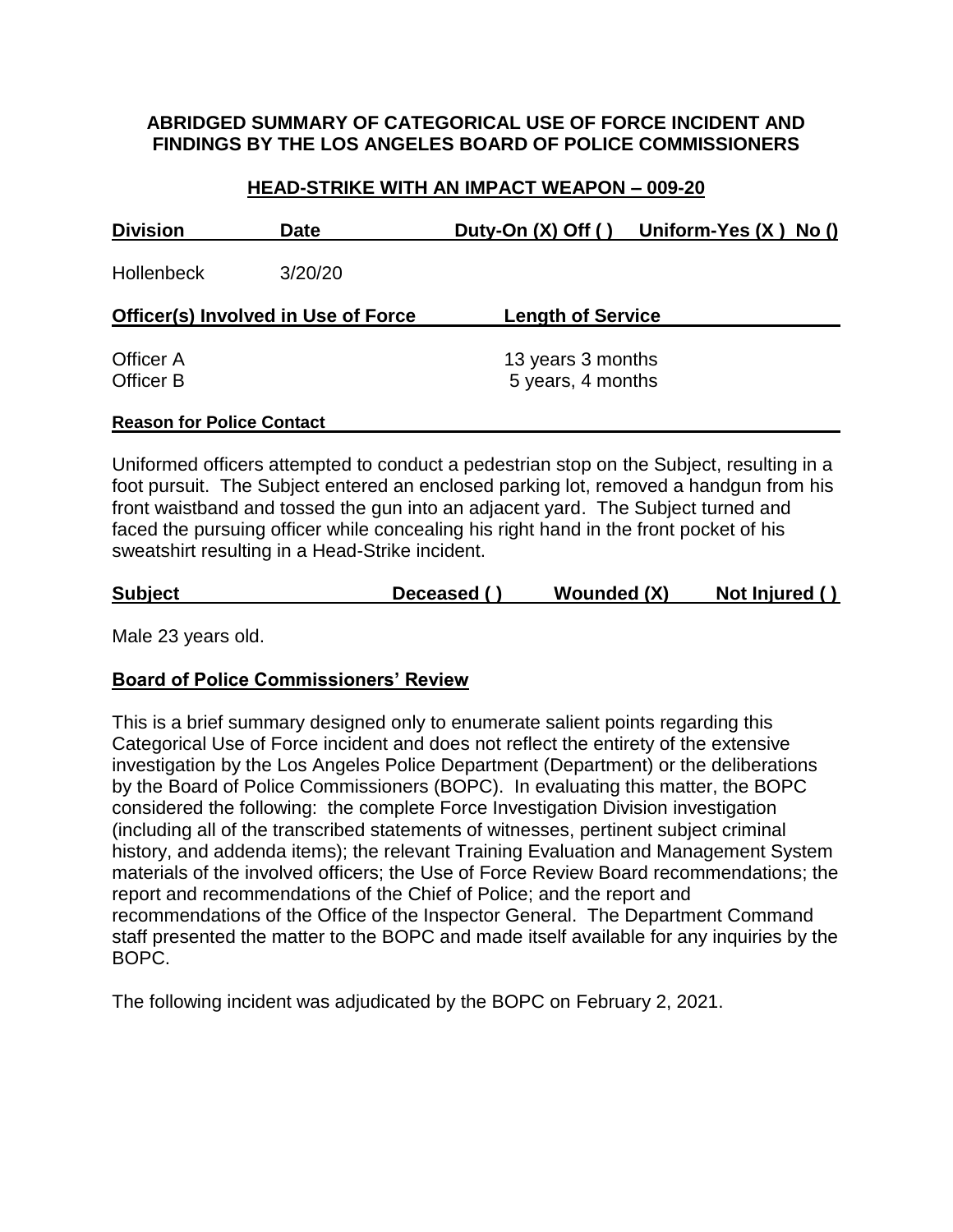#### **Incident Summary**

On March 20, 2020, uniformed Police Officers A, B, and C were assigned to conduct gang enforcement in the Hollenbeck area. The officers were equipped with Body-Worn Video (BWV) and had their cameras attached to the front portion of their uniforms. The officers were in a marked black and white hybrid police vehicle equipped with ballistic door panels and a Digital In-Car Video System (DICVS).

Officer B was driving, Officer C was front passenger, and Officer A was in the rear of the vehicle. Officers B and C had been assigned as partners for approximately five months and routinely discussed tactics. Officer A was riding as the rear passenger because his/her regularly assigned partner was not working that day.

At approximately 1849 hours, the officers were driving east, in the No. 1 lane of traffic, when the officers noticed three males standing on a street corner. The officers observed two of the males, one of them the Subject, engaged in what they believed to be a narcotics transaction.

According to Officer B, the Subject looked in their direction and appeared surprised. The Subject separated himself from the two other unidentified males and began to walk west on the sidewalk as the two other males walked east. Believing a drug transaction had just taken place, Officer B negotiated a U-turn at the intersection and began to follow the Subject west.

Officer A described the separation as odd and stated that the Subject appeared worried and concerned. As the officers followed the Subject, Officer B stopped the police vehicle for a red phase tri-light. Officer A stated the Subject looked in their direction and became confrontational by asking them what they were looking at. The Subject continued to walk west.

According to Officer B, the officers discussed their observations and decided to stop the Subject to investigate the possible sales of narcotics. Officer A stated the area was congested with pedestrians and vehicles parked along the north curb of the street. This deterred them from immediately detaining the Subject. The officers then discussed detaining the Subject before he reached a nearby location frequented by gang members.

Officer B's BWV and the DICVS depicted the police vehicle continuing west against a red-phase tri-light. Officer A's BWV captured the Subject walking west. At 1850:02 hours, Officer B negotiated a northbound turn in front of the Subject, as he/she activated the interior forward-facing emergency red light and stopped at the apron of the driveway.

Suddenly, the Subject turned and began to run east on the north sidewalk. According to the Subject, he was armed with a gun and he knew the officers were going to stop him, so he ran. Officer A exited the left rear passenger door of the police vehicle, went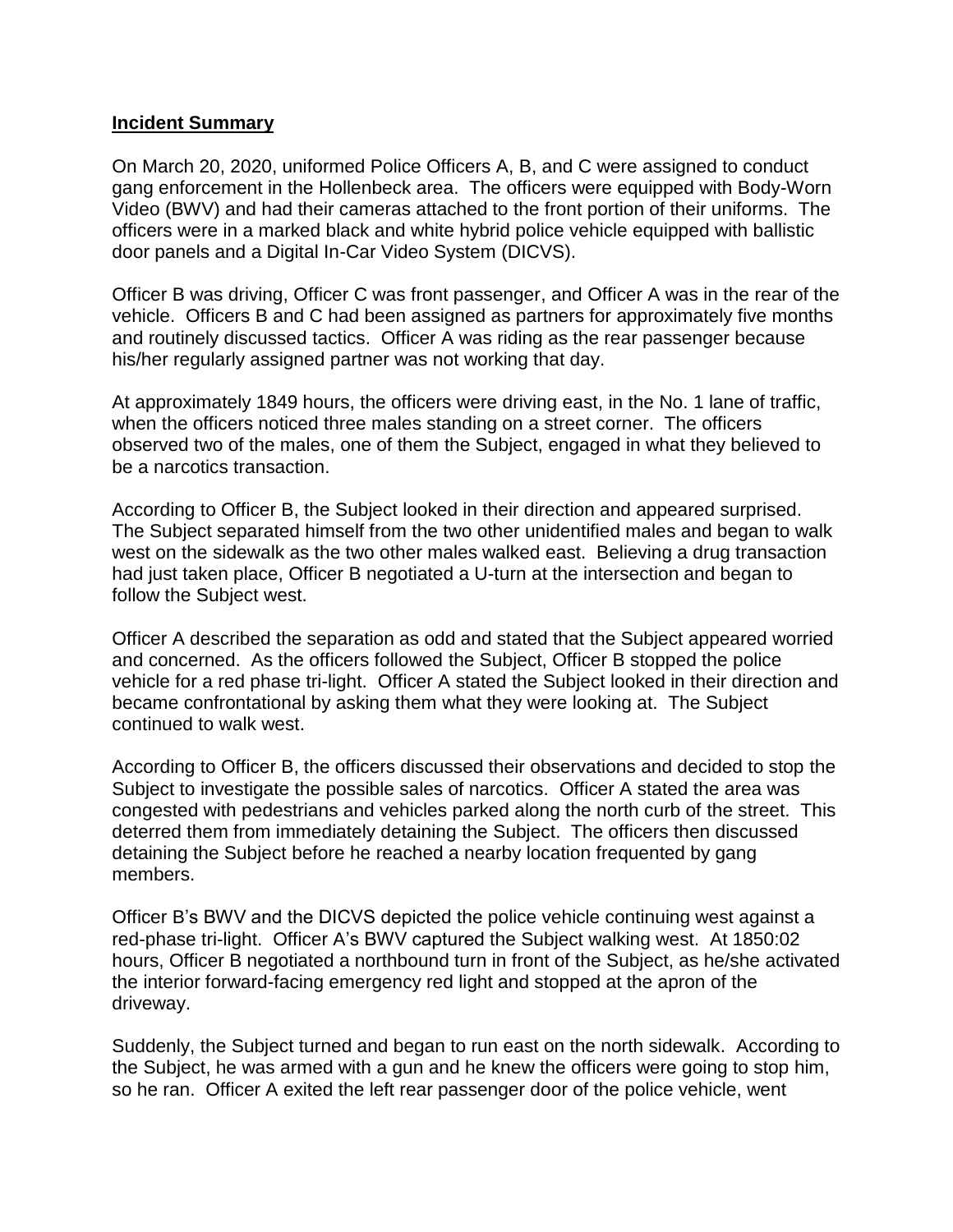around the rear of the vehicle, and began to pursue the Subject on foot. Officer A's BWV depicts him/her carrying his/her baton in his/her right hand. Officer C initially opened the front passenger door of the police vehicle to assist Officer A. However, according to Officer C, Officer B told him/her to stay in the vehicle. Officer C closed the front passenger door and continued to monitor Officer A as he/she chased the Subject. Officer B stated that he/she believed he/she and Officer C could not keep up with Officer A because Officer A was a much faster runner. Instead, Officer B believed it more prudent to follow in the police vehicle as he/she believed that was the best way to keep up with Officer A. Officer B reversed out of the driveway, negotiated a U-turn with his/her forward-facing emergency red light still activated, and began to follow Officer A east. According to Officer B, after negotiating the U-turn he/she never lost sight of Officer A.

The officers had not broadcast any information at this point. At 1850:13 hours, Officer A activated his/her BWV as he/she chased the Subject east on the street. According to Officer A, he/she was gaining ground on the Subject and began to utilize profanity in his/her commands in an attempt to get the Subject to stop. Officer A utilized profanity on multiple occasions during the incident. Officer A stated he/she was in containment mode at this time. The officers had still not broadcast that they were in foot pursuit.

According to Officer A, he/she immediately saw the Subject running northeast crossing the street. Officer A stated he/she could hear the police vehicle engine and the siren sound as he/she pursued the Subject and knew that Officers B and C were behind him/her.

According to Officer A, once the Subject got to the vicinity of an intersection, he/she observed the Subject reach into his front waistband area with his right hand, which gave him/her the belief that the Subject was armed. Officer A's BWV captured the Subject running with his right hand near his front waistband as Officer A told the Subject to show Officer A his hands. According to Officer A, the Subject's actions, putting his hands into his waistband, led Officer A to believe that the Subject might be armed.

Once the Subject crossed the street, he entered an enclosed parking lot to the rear of a commercial premise. As he did so, he was still running in a northeasterly direction. Believing the Subject was armed, and that the situation could escalate to one in which the use of deadly force was required, Officer A transitioned his/her baton to his/her left hand and simultaneously unholstered his/her pistol with his/her right hand. Officer A's BWV captured the Subject removing a pistol from his front waistband area with his right hand as he approached the northeast corner of the parking lot. Simultaneously, Officer B negotiated an eastbound turn into the parking lot. Officer A's BWV depicted the Subject holding a pistol in his right hand along the right side of his body. It also depicted his left hand near his front waistband. The Subject was then seen utilizing an underhand throwing motion to throw the pistol in a northerly direction over a fence. According to Officer B, he/she observed the Subject throw an object into the air and immediately recognized it as a firearm. Officer C stated he/she also observed the Subject throw the handgun. Based on an analysis of the video footage obtained from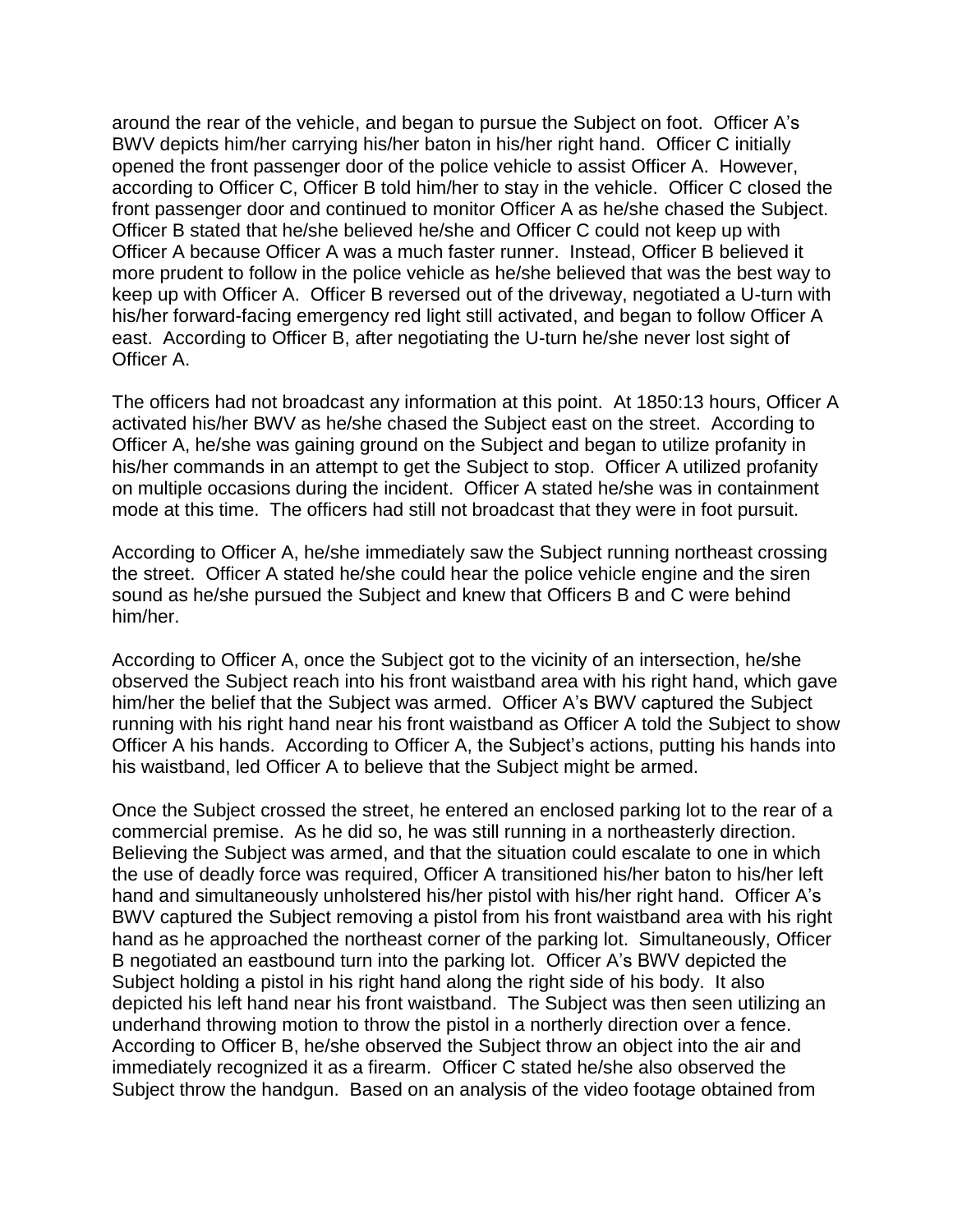Officer A's BWV and the security cameras at the laundromat, Officer A was approximately three to five feet behind the Subject when he threw the pistol.

Officer A indicated he/she went into apprehension mode after the Subject threw the pistol because he/she knew Officers B and C were nearby to assist him/her in taking the Subject into custody.

The following is an account of the Subject's actions that led up to the head strike as captured by Officers A and B's BWV cameras*:*

After the Subject threw the pistol, Officer A's BWV depicted the Subject stopping his forward motion and placing both arms against the chain link fence in the northeast corner of the parking lot. The Subject then turned to his left, looks in the direction of Officer A and was seen placing his right hand into his right front sweatshirt pocket and stepping towards Officer A. Officer A was concerned that the Subject may have another weapon that he may use to injure Officer A and/or his/her partners. Officer A was approximately three feet from the Subject, he/she had his/her baton in his/her left hand and was pointing his/her pistol at the Subject with his/her right arm raised.

At 1850:32 hours, Officer A's BWV depicted the Subject moving toward Officer A with his right hand still in his front sweatshirt pocket. Officer A dropped his/her baton, raised and placed his/her left hand around the Subject's front sweatshirt collar, and told the Subject to get on the ground. The Subject placed his left hand on Officer A's left wrist, at which time Officer A made a jabbing motion with his/her right hand and struck the Subject in the face with the barrel of his/her pistol. At the time the Subject was struck with the pistol, his right hand was still inside his sweatshirt pocket.

According to Officer A, when he/she told the Subject to get on the ground, the Subject actually took two steps towards him/her, as if challenging him/her. This made Officer A drop his/her baton with his/her left hand, and with his/her right hand, as a reaction, Officer A hit the Subject with the barrel of his/her pistol to get him to back up and stop him from closing the distance on him/her or even attempting to take Officer A's pistol.

After Officer A struck the Subject in the face, the Subject raised and placed his left hand on the left side of his face while still maintaining his right hand inside his front sweatshirt pocket. The Subject hunched his upper body forward as Officer A told him to get on the ground. At 1850:37 hours, Officer A's BWV captures the Subject removing his right hand from his sweatshirt pocket.

Meanwhile, Officer B exited his/her police vehicle and activated his/her BWV at 1850:35 hours. Simultaneously, Officer C exited the front passenger door of the vehicle and activated his/her BWV. Officer C unholstered his/her pistol and held it in his/her right hand as he/she and Officer B approached Officer A and the Subject. Officer C stated that he/she saw Officer A struggling with the Subject, and unholstered his/her handgun because he/she had reasonable belief that the situation may escalate to where deadly force may be justified.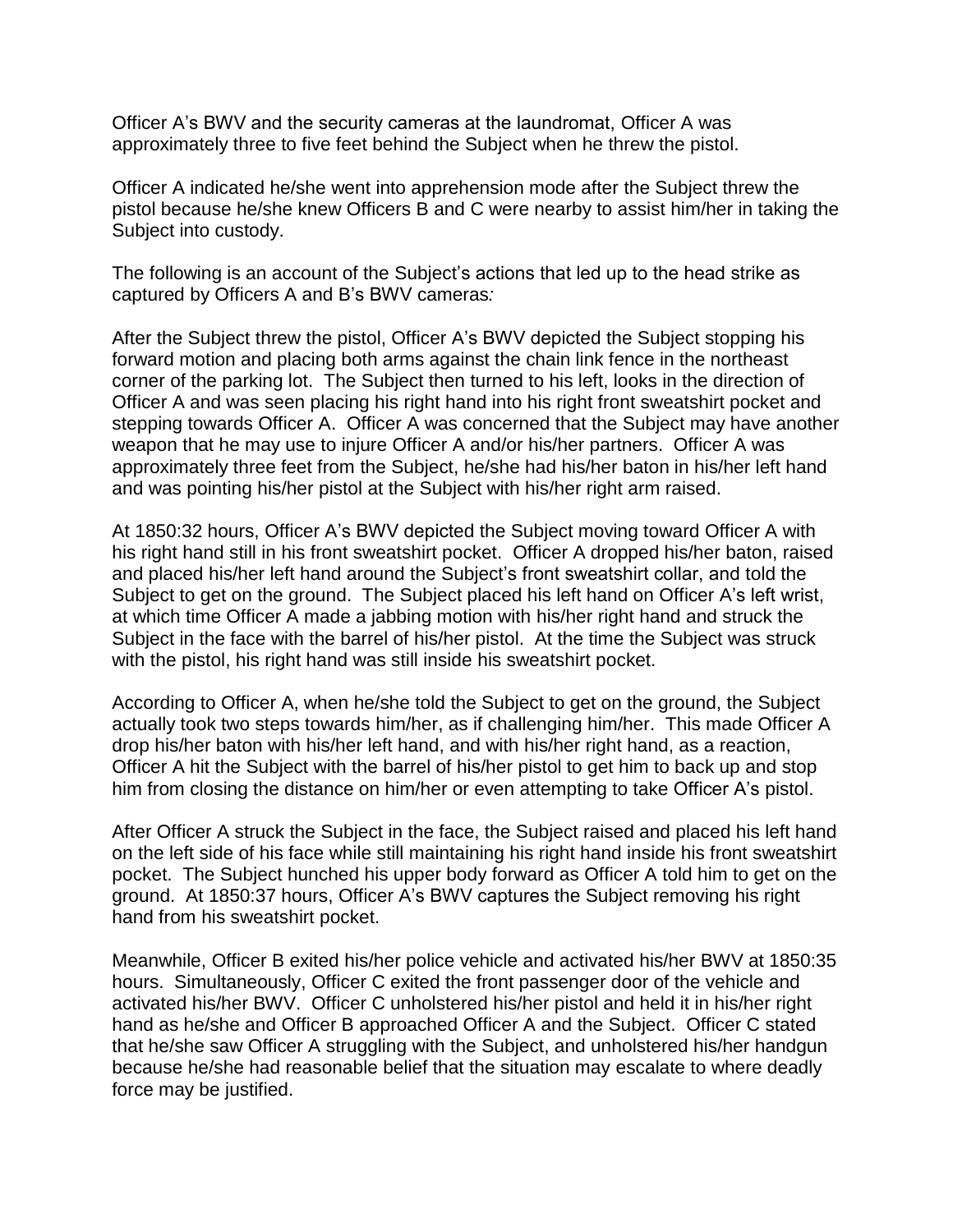Officer B unholstered his/her pistol because he/she believed the situation was going to lead to deadly force and held his/her pistol in a two-handed, low-ready shooting position. As Officer B approached Officer A and the Subject, he/she told Officer C to broadcast. Officer A noticed Officers B and C approaching as Officer A's BWV captured him/her communicating with his/her partners, telling them that the Subject had thrown the gun over the fence. Officer B holstered his/her pistol, approached the Subject, and placed his/her right hand around the Subject's left wrist and his/her left hand on the rear of the Subject's left shoulder. Officer C was then heard telling the Subject to get on the ground*.* Officer A holstered his/her pistol while maintaining his/her grip around the Subject's front collar with his/her left hand. Officer A then placed his/her right hand around the Subject's right wrist.

According to Officer B, he/she exited his/her vehicle and intended to remain behind his/her ballistic door but noticed that Officer A required assistance. Officer B stated he/she holstered his/her pistol and then went to assist Officer A.

As Officer A maintained his/her grip around the Subject's front collar with his/her left hand, the Subject placed himself in a squatted seated position. Officer B told Officer A that they should take the Subject to the ground. Officer B removed his/her left hand from the Subject's rear shoulder and placed it on the Subject's left bicep area as he/she attempted to place the Subject's left hand behind his back. Officer A continued to hold onto the Subject's front sweatshirt collar and right wrist.

The Subject was lifted from his squatted position as Officers A and B attempted to place him on the ground. According to Officer A, the Subject was slumped over, refusing to place himself onto the ground. Officer A stated the Subject's resistance caused him to move forward, resulting in the Subject striking the right side of his face against the plywood fence along the north side of the parking lot. Officer A stated he/she did not purposely force the Subject into the plywood fence.

Concurrently, Officer C holstered his/her pistol and at 1850:43 hours broadcast a request for a backup for a man with a gun.

Once the Subject was placed against the plywood fence, Officer C's BWV captured Officers A and B attempting to place the Subject's hands behind his back. Officer A was behind and to the right of the Subject as Officer B was behind and to the left of the Subject. The Subject had his legs spread apart and his torso bent forward.

At 1850:48 hours, Officer C's BWV depicted Officer A releasing his/her right hand from the Subject's right wrist and punching the Subject twice in the right hip area with his/her right fist. After striking the Subject, Officer A placed his/her right hand back on the Subject's right wrist as he/she told the Subject to get on the ground. Officers A and B then placed the Subject on the ground adjacent to the plywood fence. At 1851:15 hours, as Officer B controlled both of the Subject's hands, Officer A completed the handcuffing process.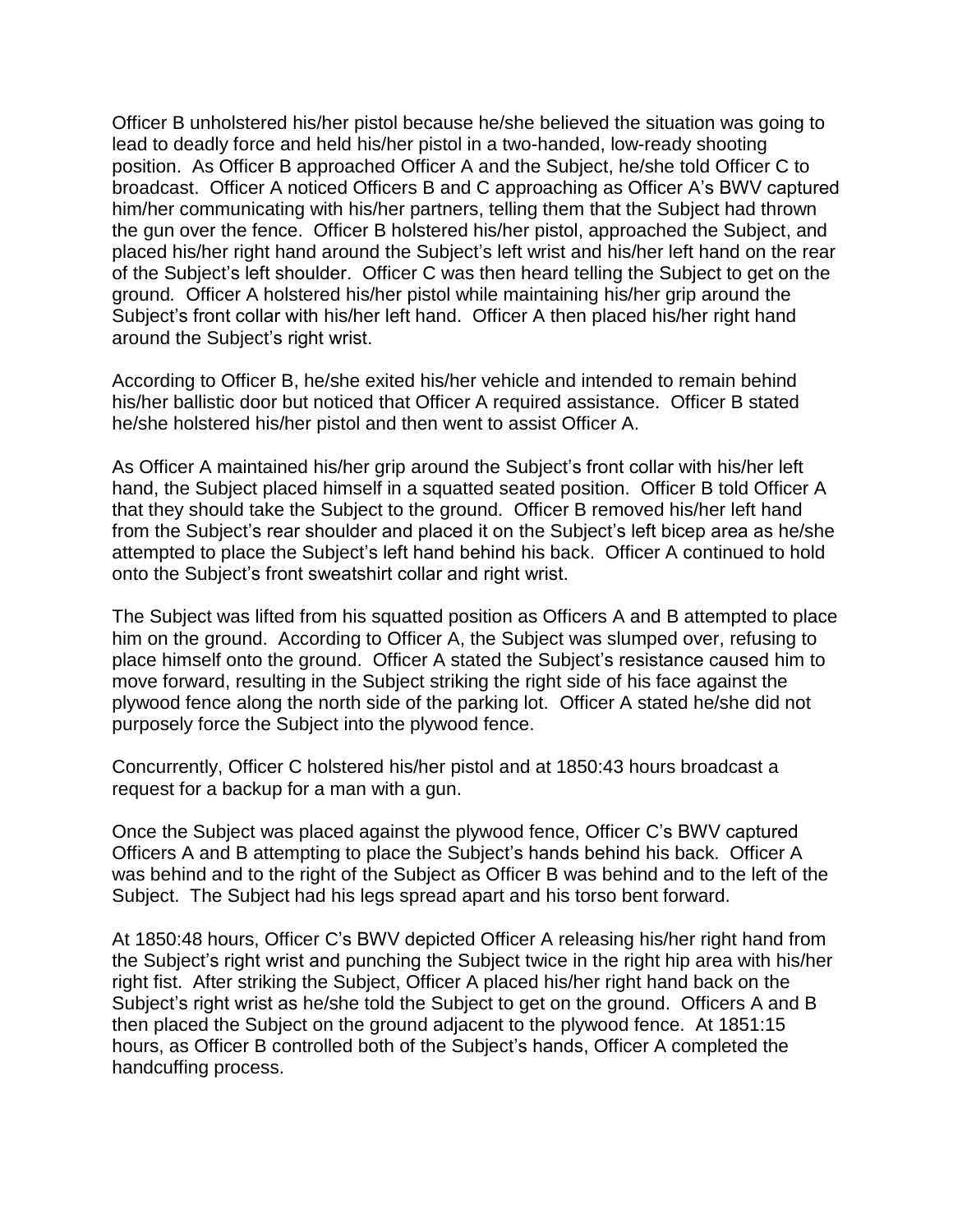At 1851:24 hours, Officer A's BWV depicted Officer A lifting the Subject off the ground and pushing him against the plywood fence. The Subject made an inaudible remark at which time Officer A told him to shut up. Officer A then walked the Subject to his/her police vehicle and placed him against the passenger side of the vehicle.

At 1851:35, Officer C broadcast a request for a supervisor and advised that the Subject was in custody.

At 1852 hours, Officers C and D arrived at scene. Officer C approached Officer A, at which time Officer A asked him/her if he/she could conduct a pat-down search of the Subject. Officer C's BWV depicts him/her recover a folded dollar bill from the Subject's left sock that contained methamphetamine.

At 1853 hours, Officers A and B responded to the area that the Subject had thrown the pistol. Officer A located the pistol in the bed of a truck which was parked in the rear yard of a residence. Officer A placed a latex glove on his/her right hand and recovered the pistol. Officer A removed the inserted magazine and recovered a live round from the chamber rendering the pistol safe. The evidence was then placed in a police vehicle.

At 1855 hours, a Rescue Ambulance was requested for a laceration to the Subject's cheek.

At approximately 1857 hours, Sergeant A arrived at scene followed by Sergeant B, who assumed the role of Incident Commander (IC). According to Sergeant A, he/she met with Officer A, who told him/her that he/she had struck the Subject in the face with his/her pistol.

| <b>NAME</b> | <b>TIMELY</b><br><b>BWV</b><br><b>ACTIVATION</b> | FULL 2-<br><b>MINUTE</b><br><b>BUFFER</b> | <b>BWV</b><br><b>RECORDING</b><br>OF ENTIRE<br><b>INCIDENT</b> | <b>TIMELY</b><br><b>DICVS</b><br><b>ACTIVATION</b> | <b>DICVS RECORDING OF</b><br><b>ENTIRE INCIDENT</b> |
|-------------|--------------------------------------------------|-------------------------------------------|----------------------------------------------------------------|----------------------------------------------------|-----------------------------------------------------|
| Officer A   | No                                               | Yes                                       | No                                                             | Yes                                                | Yes                                                 |
| Officer B   | No                                               | Yes                                       | No                                                             | Yes                                                | Yes                                                 |
| Officer C   | No                                               | Yes                                       | <b>No</b>                                                      | Yes                                                | Yes                                                 |

## **BWV and DICVS Policy Compliance**

#### **Los Angeles Board of Police Commissioners' Findings**

The BOPC reviews each Categorical Use of Force incident based upon the totality of the circumstances, namely all of the facts, evidence, statements and all other pertinent material relating to the particular incident. In every case, the BOPC makes specific findings in three areas: Tactics of the involved officer(s); Drawing/Exhibiting of a firearm by any involved officer(s); and the Use of Force by any involved officer(s). Based on the BOPC's review of the instant case, the BOPC made the following findings: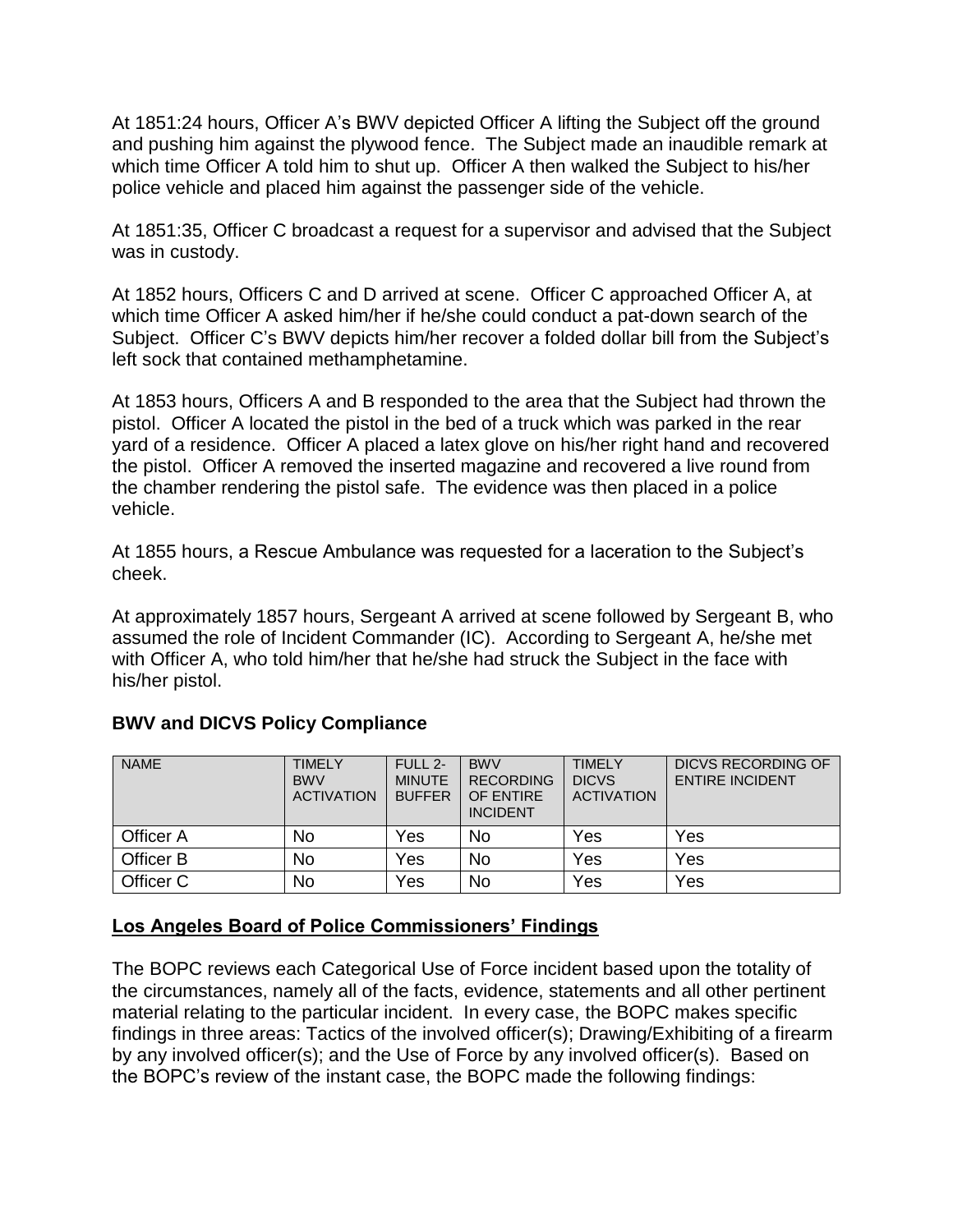- **A. Tactics** The BOPC found Officers A, B, and C's tactics to warrant a finding of Administrative Disapproval.
- **B. Drawing/Exhibiting** The BOPC found Officers A, B, and C's drawing and exhibiting of a firearm to be In Policy.
- **C. Non-Lethal Use of Force**  The BOPC found Officers A and B's [(3) Physical Force, (4) Firm Grip, (2) Strikes/Punches, and (1) Bodyweight] non-lethal use of force to be In Policy. The BOPC found Officer A's [(1) Physical Force)] non-lethal use of force to be Out of Policy.
- **D. Lethal Use of Force**  The BOPC found Officer A's lethal use of force to be Out of Policy.

## **Basis for Findings**

In making its decision in this matter, the Commission is mindful that every "use of force by members of law enforcement is a matter of critical concern both to the public and the law enforcement community. It is recognized that some individuals will not comply with the law or submit to control unless compelled to do so by the use of force; therefore, law enforcement officers are sometimes called upon to use force in the performance of their duties. It is also recognized that members of law enforcement derive their authority from the public and therefore must be ever mindful that they are not only the guardians, but also the servants of the public. The Department's guiding principle when using force shall be reverence for human life. Officers shall attempt to control an incident by using time, distance, communications, and available resources in an effort to deescalate the situation, whenever it is safe, feasible, and reasonable to do so. As stated below, when warranted, Department personnel may use objectively reasonable force to carry out their duties. Officers may use deadly force only when they reasonably believe, based on the totality of circumstances, that such force is necessary in defense of human life.

Officers who use unreasonable force degrade the confidence of the community we serve, expose the Department and fellow officers to physical hazards, violate the law and rights of individuals upon whom unreasonable force or unnecessary deadly force is used, and subject the Department and themselves to potential civil and criminal liability. Conversely, officers who fail to use force when warranted may endanger themselves, the community and fellow officers." (Special Order No. 4, 2020, Policy on the Use of Force - Revised.)

The Commission is cognizant of the legal framework that exists in evaluating use of force cases, including the United States Supreme Court decision in Graham v. Connor, 490 U.S. 386 (1989), stating that:

"The reasonableness of a particular use of force must be judged from the perspective of a reasonable officer on the scene, rather than with the 20/20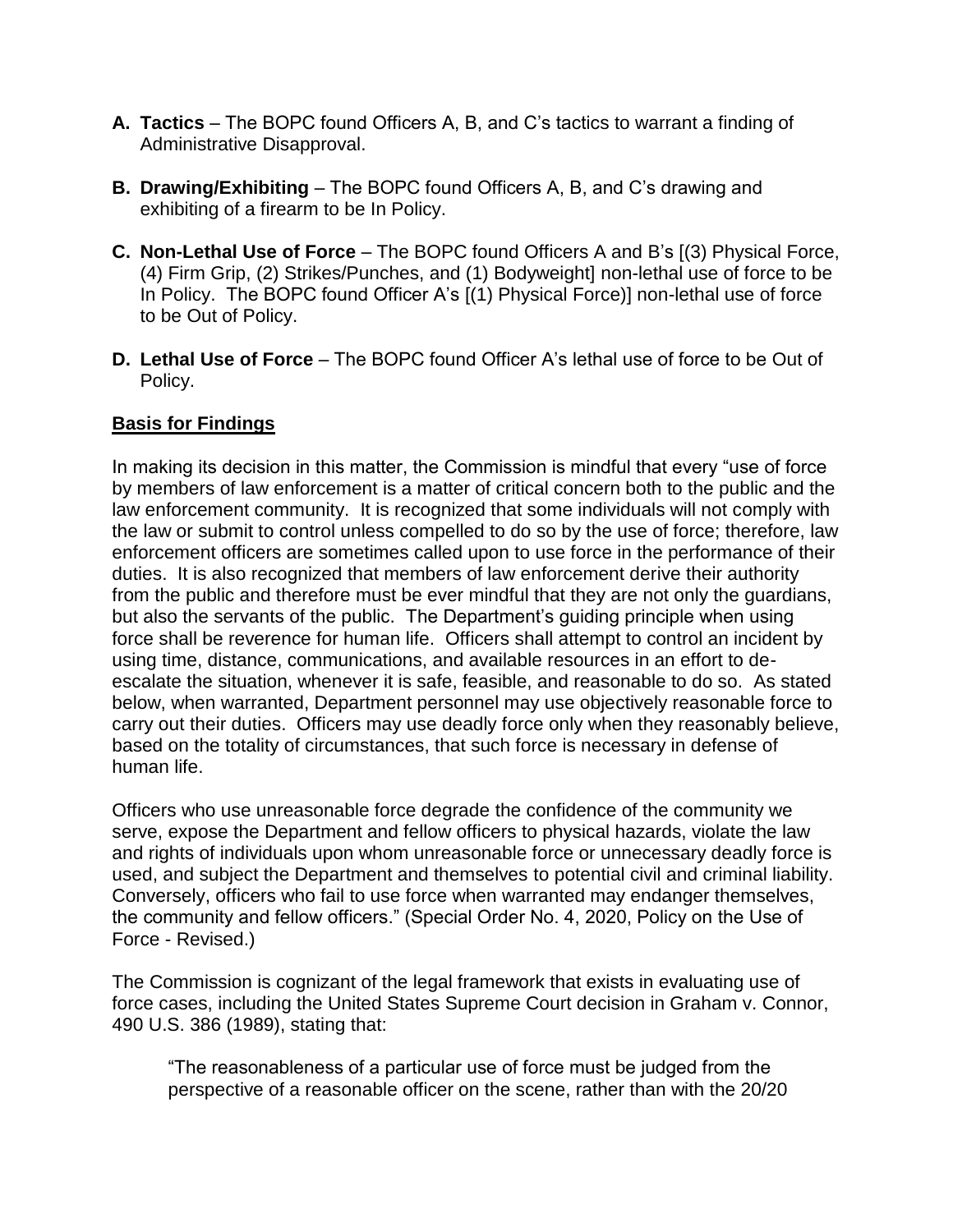vision of hindsight. The calculus of reasonableness must embody allowance for the fact that police officers are often forced to make split-second judgments – in circumstances that are tense, uncertain and rapidly evolving – about the amount of force that is necessary in a particular situation."

The Commission is further mindful that it must evaluate the actions in this case in accordance with existing Department policies. Relevant to our review are Department policies that relate to the use of force:

**Use of De-Escalation Techniques**. It is the policy of this Department that, whenever practicable, officers shall use techniques and tools consistent with Department deescalation training to reduce the intensity of any encounter with a Subject and enable an officer to have additional options to mitigate the need to use a higher level of force while maintaining control of the situation.

**Use of Force – Non-Deadly.** It is the policy of the Department that personnel may use only that force which is "objectively reasonable" to:

- · Defend themselves;
- · Defend others;
- · Effect an arrest or detention;
- · Prevent escape; or,
- · Overcome resistance.

**Use of Force – Deadly.** It is the policy of the Department that officers shall use deadly force upon another person only when the officer reasonably believes, based on the totality of circumstances, that such force is necessary for either of the following reasons:

- To defend against an imminent threat of death or serious bodily injury to the officer or another person; or,
- To apprehend a fleeing person for any felony that threatened or resulted in death or serious bodily injury, if the officer reasonably believes that the person will cause death or serious bodily injury to another unless immediately apprehended. Where feasible, a peace officer shall, prior to the use of force, make reasonable efforts to identify themselves as a peace officer and to warn that deadly force may be used, unless the officer has objectively reasonable grounds to believe the person is aware of those facts.

In determining whether deadly force is necessary, officers shall evaluate each situation in light of the particular circumstances of each case and shall use other available resources and techniques if reasonably safe and feasible.

**Note:** Because the application of deadly force is limited to the above scenarios, an officer shall not use deadly force against a person based on the danger that person poses to themselves, if an objectively reasonable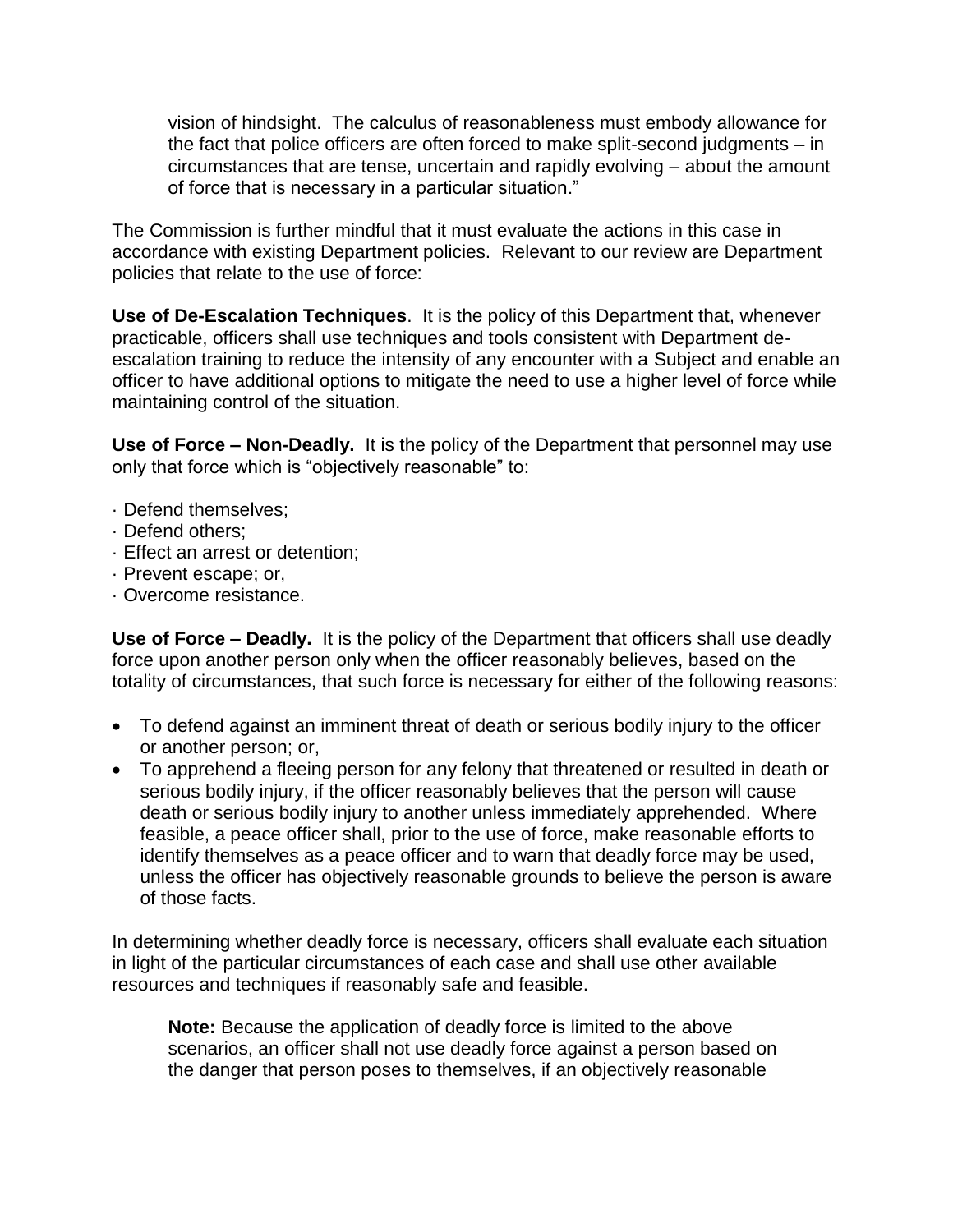officer would believe the person does not pose an imminent threat of death or serious bodily injury to the officer or another person.

**The Department's Evaluation of Deadly Force.** The Department will analyze an officer's use of deadly force by evaluating the totality of the circumstances of each case consistent with the California Penal Code Section 835(a), as well as the factors articulated in Graham v. Connor. (Special Order No. 4, 2020, Policy on the Use of Force - Revised.)

An officer's decision to draw or exhibit a firearm should be based on the tactical situation and the officer's reasonable belief that there is a substantial risk that the situation may escalate to the point where deadly force may be justified. (Los Angeles Police Department Manual.)

# **A. Tactics**

Tactical De-Escalation Techniques

- Planning
- Assessment
- Time
- Redeployment and/or Containment
- Other Resources
- Lines of Communication (Los Angeles Police Department, Use of Force Tactics Directive No. 16, Tactical De-Escalation Techniques, October 2016).

Tactical de-escalation does not require that an officer compromise his/her safety or increase the risk of physical harm to the public. De-escalation techniques should only be used when it is safe and prudent to do so.

**Planning** – Prior to the date of this incident, Officers B and C had been regular partners for approximately five months. During that time Officers B and C had regularly discussed tactics. Officer A had a regularly partner; however, his/her regular partner was not working that day and according to Officer A, he/she had worked with Officers B and C approximately four to five times previously. According to Officers A, B, and C, prior to this shift they discussed contact, cover, and communications responsibilities as a three-officer configuration with regard to traffic and pedestrian stops. Officers discussed that situations were fluid and that they needed to be versatile when dealing with an incident; however, upon their interviews with investigators it was noted that the officers' perceived roles overlapped with each other. Officer B believed that as the driver, he/she was the contact officer. Officer C believed that as the front passenger he/she was the contact officer for pedestrian stops initiated on the passenger side of the police vehicle. Officers A, B, and C believed Officer A was responsible for communications and supplemental cover.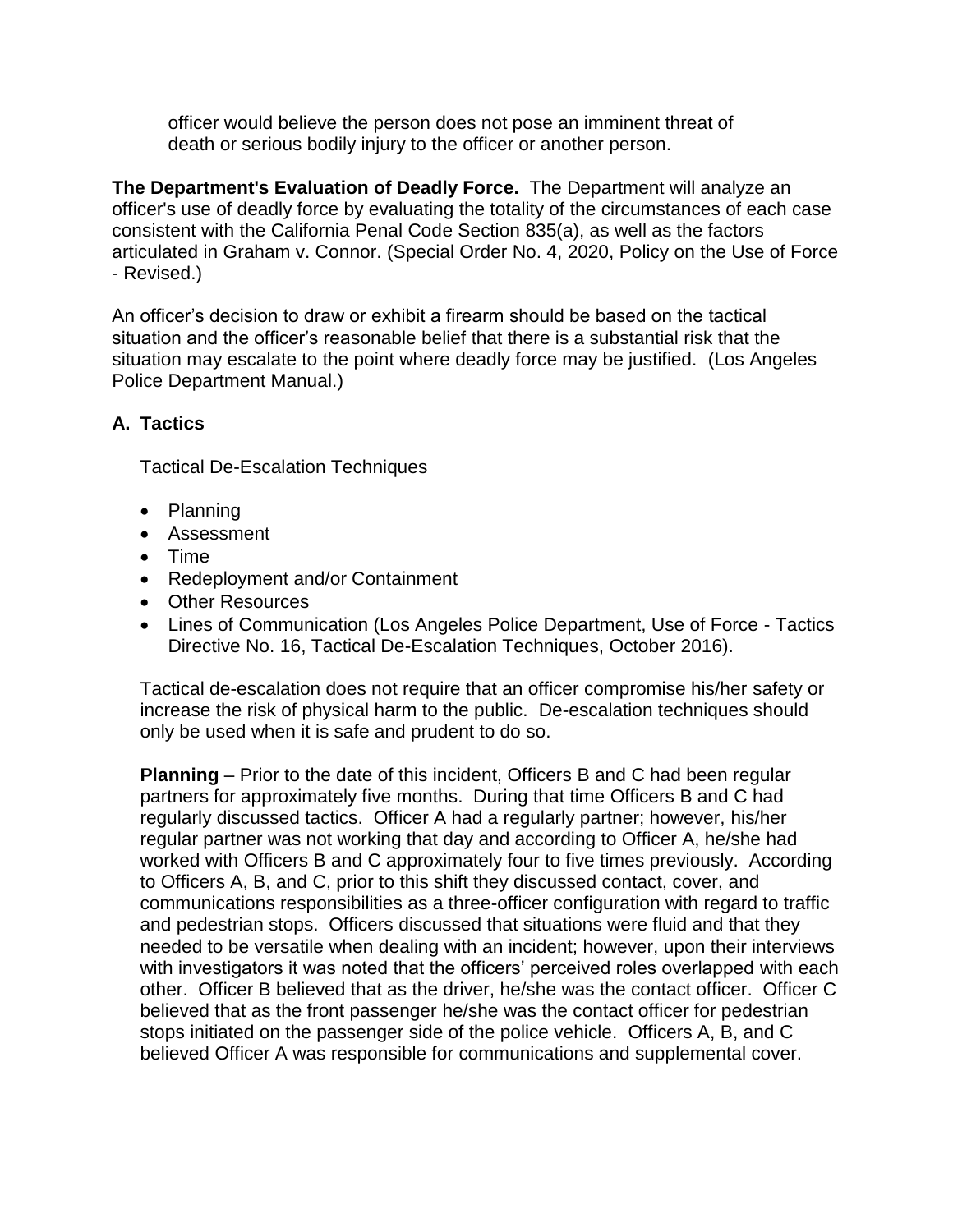According to Officers A, B, and C they observed what they believed was a narcotics transaction between the Subject and two unidentified males. Officers A, B, and C discussed their observations and made the determination to conduct a pedestrian stop on the Subject. Officer B conducted a U-turn and the officers monitored the Subject for approximately 42 seconds, without communicating and coordinating a tactical plan between each other. Upon their attempted detention of the Subject, the Subject ran from the officers and Officer A, who was the designated communications officer, pursued the Subject on foot, while Officers B and C followed in the police vehicle. As the foot pursuit continued and to the point of its conclusion, Officers A, B and C did not communicate amongst each other. Officer B did direct Officer C to broadcast as he/she approached Officer A, who was physically struggling with the Subject, and Officer B communicated to Officer A that they should place the Subject onto the ground when the Subject was crouching down.

The BOPC concluded, that while Officers A, B, and C had a prior discussion and plan regarding designated roles and assignments, the officers were confused with respect to their responsibilities, which was evident throughout the entire incident. While officers discussed the necessity of being flexible and fluid in their tactics and actions, this does not equate to abandoning the essential role of developing and furthermore, following the plan that was discussed. The BOPC discussed at length that Officers A, B, and C did not utilize the time they had between observing the narcotics transaction to attempting to detain the Subject to create and coordinate a basic plan or put themselves Code Six for this incident. The BOPC also made note that Officer A abandoned his/her role as communications officer to become contact officer and acted as an individual officer in his/her pursuit of the Subject as opposed to being a member of a functioning three-officer team.

**Assessment –** Officers A, B, and C observed what they believed was a narcotics transaction between the Subject and two unidentified males. After observing the transaction and assessing the Subject's actions, Officers A, B, and C agreed to conduct a pedestrian stop on the Subject. As Officer B conducted a U-turn with the police vehicle, he/she scanned the location and assessed the Subject's path and the environment they were in, which consisted of multiple civilian vehicles and community members. Officer B also assessed that there was a location which was known to the officers that operated as a haven for gang members and was tactically disadvantageous to law enforcement personnel. Officer B drove past the Subject and placed the police vehicle into a driveway apron, potentially blocking the Subject's path as the Subject walked west on the north sidewalk of the street. Upon doing so, the Subject turned and ran from the officers. Officer A exited the police vehicle and initiated a foot pursuit of the Subject. Officer C assessed the situation and began to open his/her police vehicle door to join Officer A in the foot pursuit of the Subject; however, Officer B, having knowledge that Officer A was a fast runner, assessed the situation and communicated with Officer C to remain in the police vehicle so they could keep up with Officer A.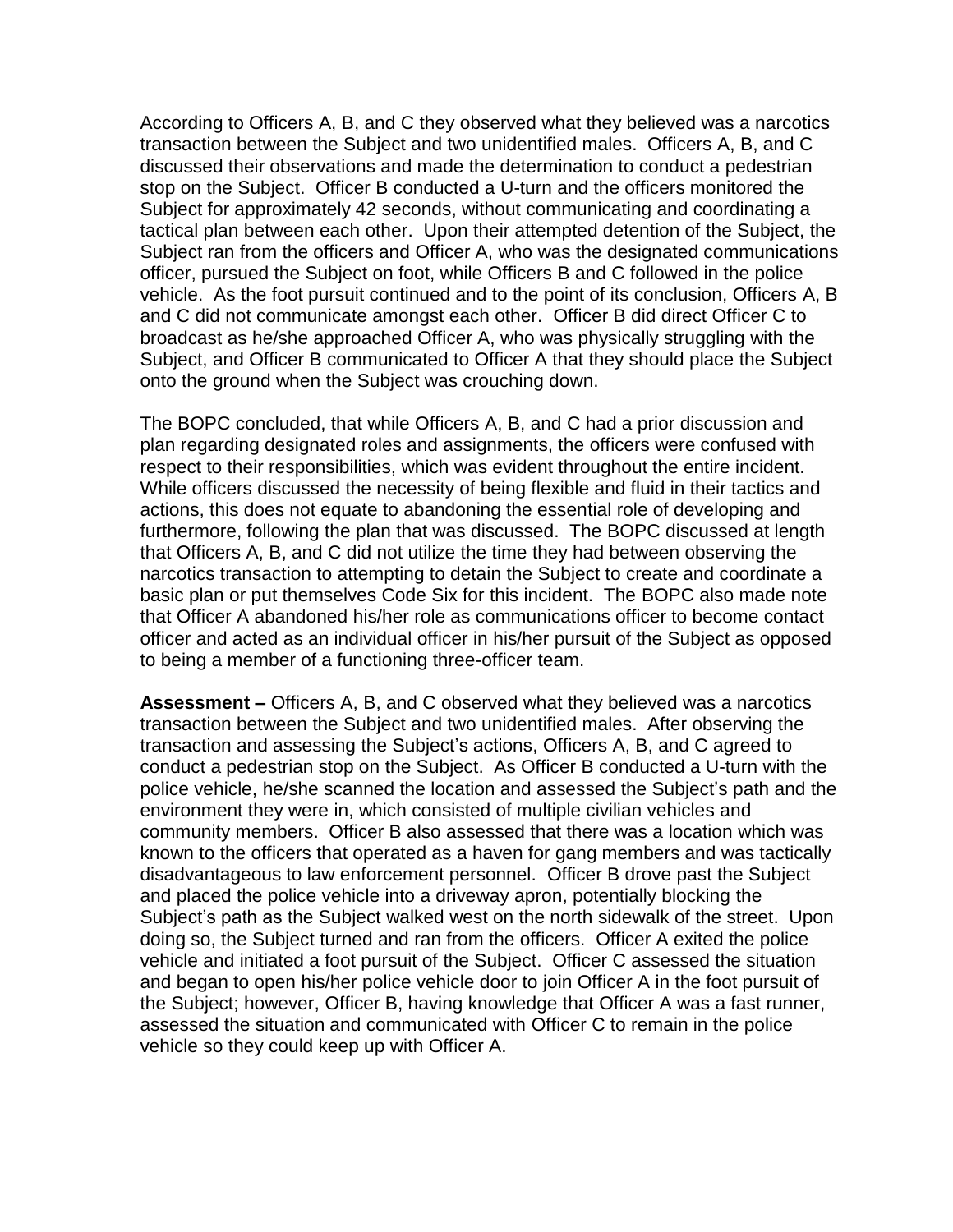As Officer A was engaged in a foot pursuit with the Subject, Officer A assessed the Subject's path and stated that he/she went around the corner after briefly losing sight of the Subject. Officer A assessed the Subject's movements, specifically the placement of the Subject's hands near his waistband area, while Officer A directed the Subject to discontinue fleeing and make his hands visible. Officer A further assessed that Officers B and C were close behind Officer A by the sound of the police vehicle's engine and sound of the police vehicle's siren, as Officer A continued to pursue the Subject on foot. Officer A observed the Subject reach into his waistband area and formed the belief that the Subject may be arming himself with a weapon, causing Officer A to unholster his/her service pistol. Officer A assessed that after the Subject threw his handgun over a fence, the Subject turned to face Officer A and the Subject placed his hand into his right front shirt pocket once again.

Officer B observed Officer A and the Subject in the corner of the lot, parked the police vehicle to be utilized as cover, and assessed that Officer A needed assistance. Officers B and C observed the Subject throw the handgun into the air and unholstered their service pistols. Officer B holstered his/her service pistol as he/she assessed that Officer A needed assistance in utilizing force to detain the Subject, and Officer C holstered his/her service pistol and at the direction of Officer B, broadcast for a back-up.

**Time –** After Officers A, B, and C observed a narcotics transaction and made the decision to detain the Subject, they had time to develop and communicate a tactical plan, as well as provide CD with a Code Six location, prior to attempting to conduct the pedestrian stop. Additionally, as the attempted detention escalated into a foot pursuit and subsequent use of force, none of the officers communicated their location, requested resources, or that a foot pursuit was in progress, until an additional 41 seconds had passed, as determined by investigators.

According to Officer A, near the termination of the foot pursuit as the Subject threw his handgun into the air, Officer A was approximately three to five feet from the Subject. Officer A initiated contact with the Subject and became involved in a use of force. Officer A stated that he/she was in containment mode and transitioned to apprehension mode after seeing the Subject throw the handgun.

The BOPC concluded, that Officers A, B, and C were afforded some time to develop a basic tactical plan specifically for this incident, to provide CD with a Code Six location, discuss specific roles, and broadcast a foot pursuit for additional resources to respond to their location. The BOPC was critical of Officer A's continued advancement towards the Subject as the Subject placed his hand into his pocket while being contained in the corner of the parking lot, producing and throwing a handgun, and then approaching Officer A. The BOPC would have preferred that Officer A had created distance, and utilized the cover afforded to him/her by the police vehicle so he/she and Officers B and C could have benefited from additional time to de-escalate the incident.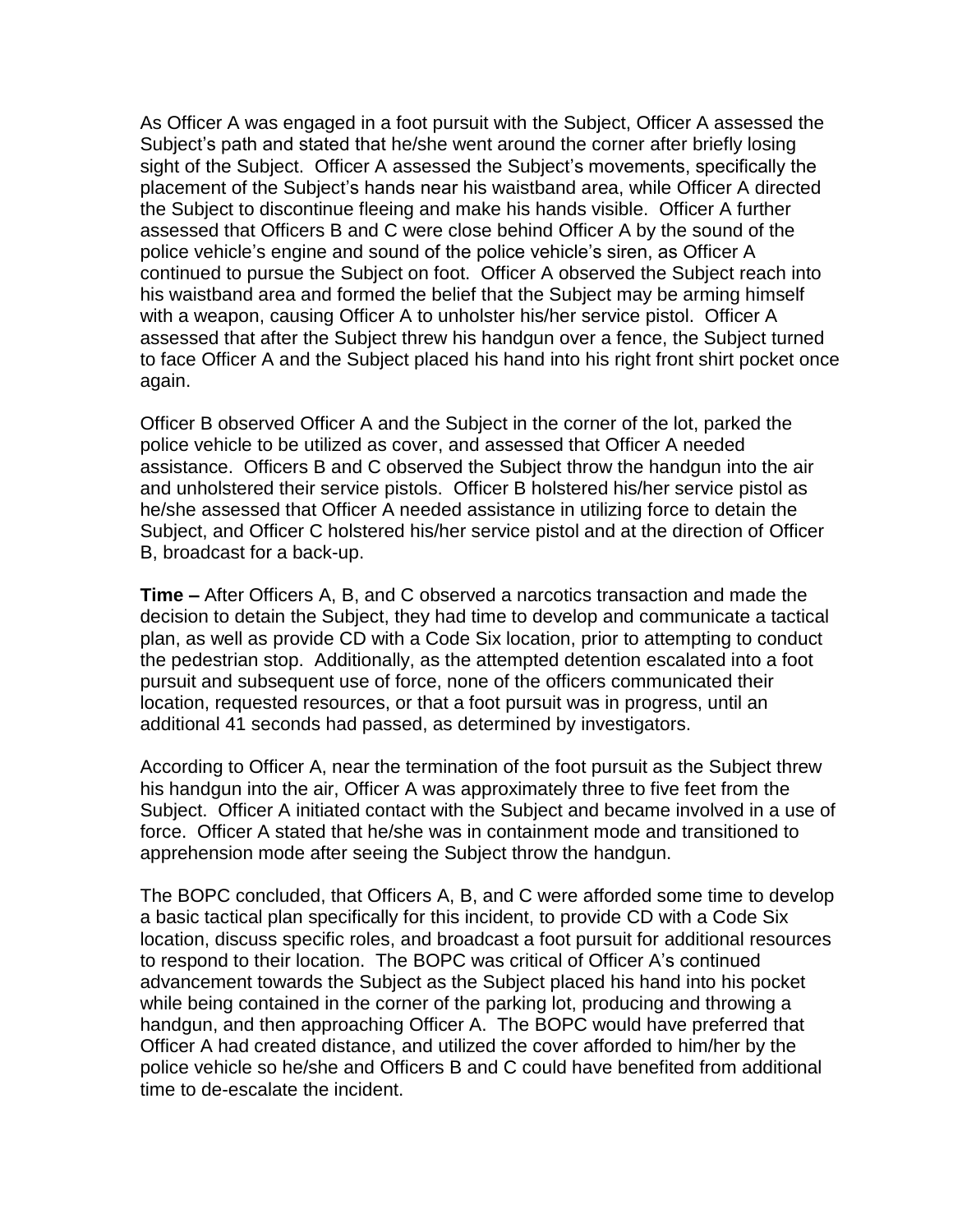**Redeployment and/or Containment –** According to Officer A, while in a foot pursuit of the Subject, he/she was in containment mode until he/she observed the Subject produce a handgun and throw the handgun into the air. The Subject again placed his right hand into his front pocket and according to Officer A, he/she switched from containment to apprehension mode initiating contact with the Subject.

The BOPC concluded that although Officer A stated that he/she was attempting to contain the Subject, Officer A continued to close the distance on the Subject to the point where Officer A was within three to five feet of the Subject, when the Subject threw the handgun. Additionally, during the foot pursuit there was no communication between Officers A, B, and C or to CD to establish a perimeter to contain the Subject. The BOPC also deliberated with great concern over Officer A's reasoning and actions to physically engage the Subject, who had just produced and thrown a handgun and then placed his hand back into his sweatshirt pocket, causing Officer A to believe the Subject may be accessing an additional weapon. The BOPC would have preferred that Officer A re-deploy to create distance, seek cover if available, and utilize his/her partners in a manner that would be tactically advantageous to the officers should the Subject produce a second weapon.

**Other Resources –** As Officer A and B were actively involved in the use of force with the Subject, Officer C requested a back-up for additional units to respond to their location for a man with a gun, at the direction of Officer B. Upon the conclusion of the use of force and detention of the Subject, Officer A requested a supervisor's response to document the use of force, as well as requested an Air Unit to respond and assist in locating the handgun that was thrown by the Subject

The BOPC discussed Officers A, B, and C's limited use of the additional resources they had available to them. The officers' lack of communication, not only between themselves but with CD, limited the officers' options and ability to gather resources to assist them in this incident.

**Lines of Communication –** When Officers A, B, and C observed the Subject and two unidentified males conduct a possible narcotics transaction, the officers communicated what they had observed and made the determination to conduct a pedestrian stop on the Subject. As they attempted to detain the Subject, Officer A engaged the Subject in a foot pursuit but did not advise Officers B and C of his/her intent to do so. Officer C reacted by attempting to exit the police vehicle and join the foot pursuit; however, Officer B instructed Officer C to remain in the police vehicle because Officer A was a much faster runner than both Officers B and C. While in foot pursuit, Officer A communicated with the Subject to stop his flight and display his hands, to which the Subject did not comply. None of the officers broadcast a Code Six location or that they were involved in a foot pursuit until its conclusion.

Near the termination of the foot pursuit when the Subject reached into his waistband and threw his handgun into the air, Officer A shouted, "Gun, gun, gun" to warn Officer C of his/her observation of a possible deadly threat. Officer B began to assist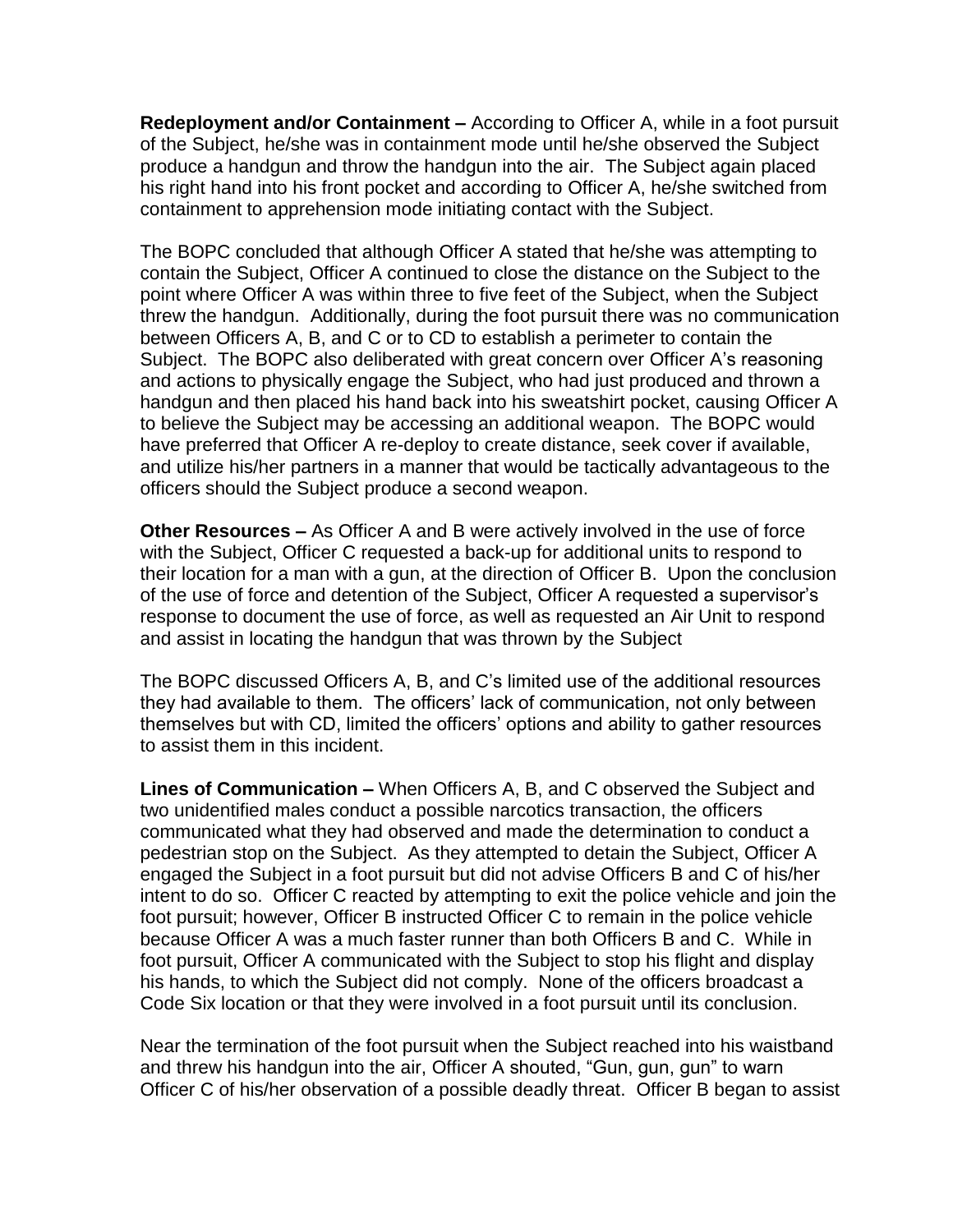Officer A in applying non-lethal force and directed Officer A to take the Subject down to the ground as Officer A continued to communicate with the Subject. Officer B also informed Officer C to communicate their need for a back-up unit.

The BOPC discussed Officers A, B, and C's overall lack of communication amongst each other, which hindered their efforts to coordinate a response and safely contain the Subject. In addition, there was no communication by Officers A, B, or C to obtain additional resources or notify CD of the incident until the foot pursuit had concluded and a use of force had occurred. Officer C was not driving the police vehicle and not engaged in the use of force; therefore, as the officers discussed their roles could vary, Officer C was in the best position to communicate throughout the incident but did not do so until prompted by Officer B. The BOPC determined that the overall lack of communication by Officers A, B, and C throughout this incident led to tactical deficiencies and placed the officers at a tactical disadvantage that could have led to significant consequences.

• The BOPC noted the following tactical considerations upon its review of this incident:

**1. Tactical Communication/Tactical Planning** (Substantial Deviation, without Justification – Officers A, B, and C)

In this incident, Officers B and C had been regular partners for approximately five months. Officers B and C had regularly discussed tactics and their stops, which included contact and cover roles, response to back-ups, perimeters, foot pursuit tactics, weapons systems, as well as apprehension versus containment modes. According to Officer A, he/she had worked with Officers B and C approximately four to five times previously.

According to Officers A, B, and C, prior to beginning their shift, they discussed three-officer tactics and discussed the roles of contact, cover, and communications. The officers stated they discussed that situations were fluid and they needed to be versatile and adapt; however, upon their interviews with investigators it was noted that the officers' perceived roles overlapped.

Officer B stated that since he/she was the driver, he/she was the contact officer and Officer C was cover, while Officer A was communications and supplemental cover. Officer C stated that as the front passenger officer, he/she was the contact officer for pedestrian stops initiated on his/her side of the police vehicle. Officer A stated that he/she was responsible for communications.

Officers A, B, and C observed the Subject involved in what they believed was a narcotics transaction with two unidentified individuals. The officers discussed their observations and made the determination to conduct a pedestrian stop on the Subject. Officer B negotiated a U-turn and began to follow the Subject with the intention of deploying on the Subject. Approximately 42 seconds passed, as officers followed and eventually deployed on the Subject; however, no specific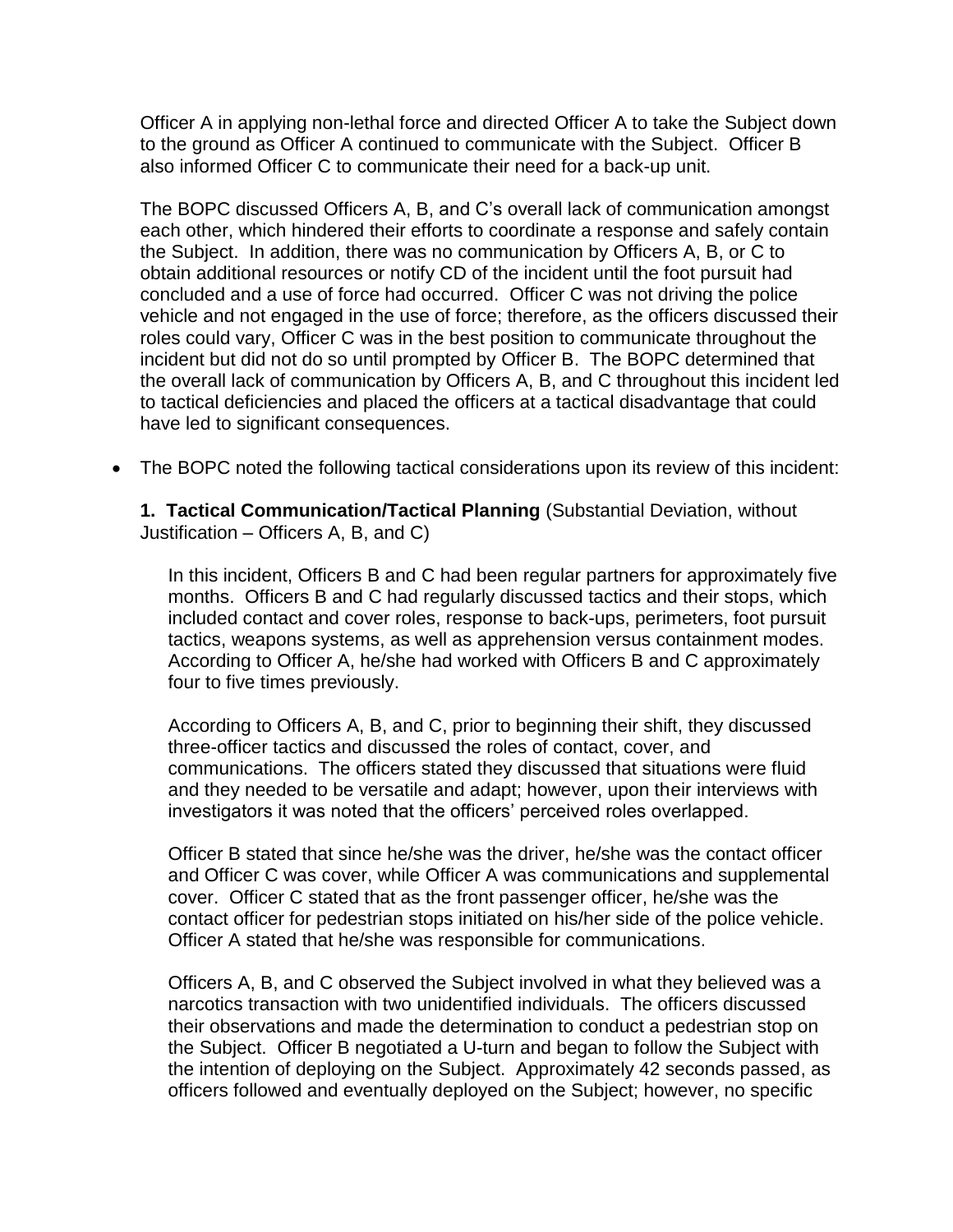plan was discussed, nor did the officers coordinate their efforts to detain the Subject. As Officer B deployed the police vehicle to initiate the pedestrian stop on the Subject, the Subject turned and ran from officers. Officer A exited the rear, driver side of the police vehicle and engaged the Subject in a foot pursuit without communicating his/her intentions to Officers B or C. Upon observing Officer A, engaged in a foot pursuit with the Subject, Officer C attempted to exit and join Officer A; however, at the direction of Officer B, Officer C remained in the police vehicle as they utilized the police vehicle to follow the foot pursuit. During the approximate 25 second foot pursuit, no additional conversation or planning was relayed between Officers A, B, or C.

Near the termination of the foot pursuit, the Subject reached into his waistband, from which he produced a handgun and then threw that handgun over a fence. The threat the Subject posed to the officers caused Officer B and C to draw their service pistols and triangulate as Officer A was already physically engaged with the Subject. Officers A, B, and C did not re-deploy, coordinate, or discuss positions and options to take the Subject into custody. Instead, Officer B directed Officer A to place the Subject onto the ground and directed Officer C to advise Communications Division (CD). Officers A and B utilized force to detain and handcuff the Subject with limited communication occurring between the three officers.

The BOPC concluded that while Officers A, B, and C had a prior discussion and plan regarding designated roles and assignments, the officers were confused with respect to their specific responsibilities, which was a critical component of how the subsequent incident unfolded. While the officers discussed the necessity of being flexible in their tactics and actions, this did not justify a lack of developing a specific plan to detain the Subject.

The BOPC was critical of the 42 seconds that had passed with minimal communication between the three officers after deciding to conduct a pedestrian stop on the Subject, to the point at which Officer B tactically deployed the police vehicle at the driveway to detain the Subject. There was no basic re-assertion of their roles and clarification of responsibilities to accomplish the Subject's detention.

The BOPC reviewed the officers' confusion as it pertained to their three-officer configuration and pre-planned tactics and roles. According to Officer C, the contact officer would be dependent on which side of the police vehicle an individual would be encountered upon; however, as Officer B made the turn, Officer C did not exit the police vehicle to initiate contact with the Subject. Furthermore, according to Officers A, B, and C, the responsibility for communications in their three-officer configuration was Officer A; however, as Officer A exited the rear, driver's side of the police vehicle and engaged the Subject in a foot pursuit, he/she did so without communicating his/her intentions to Officers B or C.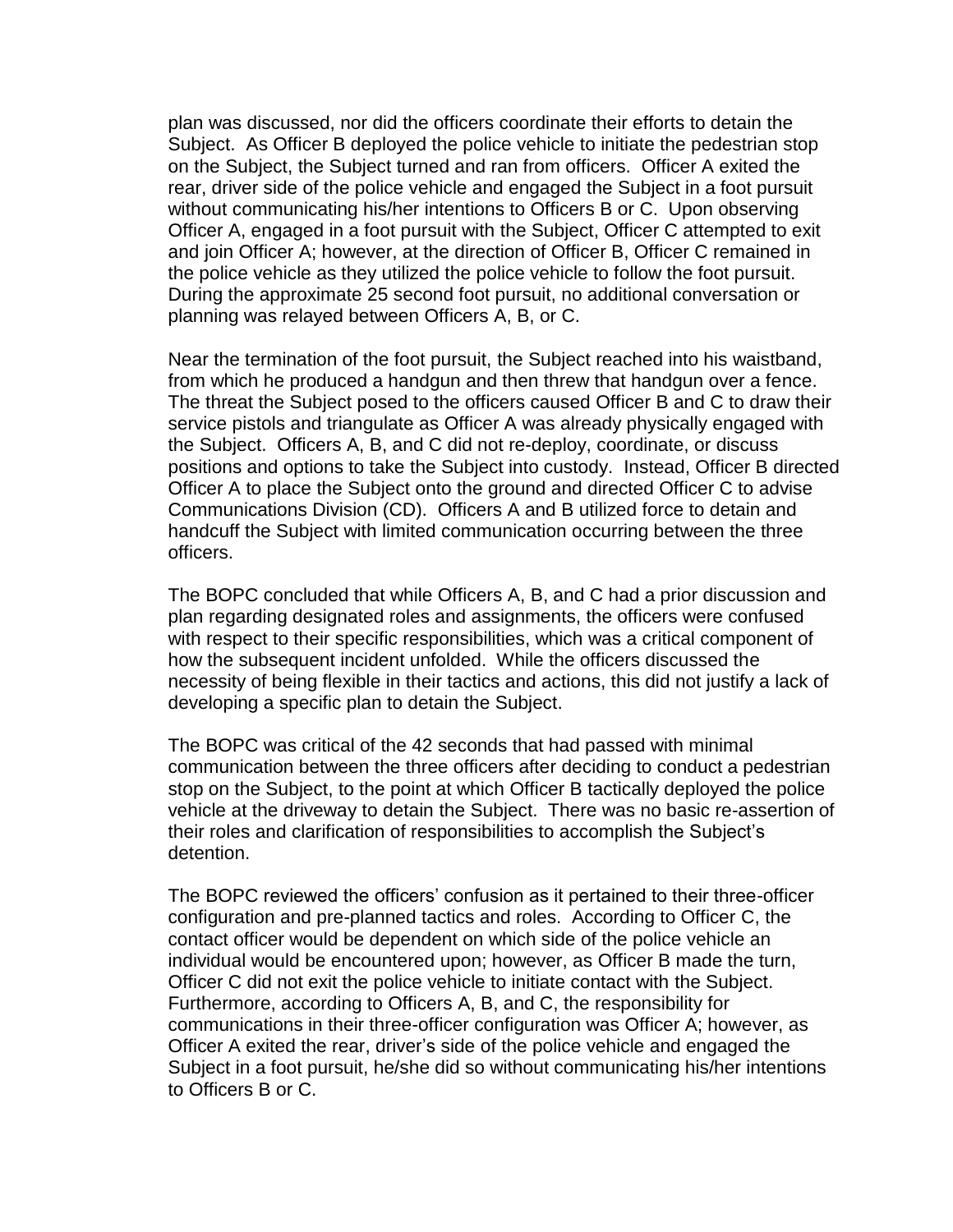The BOPC was particularly concerned about the continued lack of communication and planning amongst all three officers prior to the pedestrian stop, during the foot pursuit, and ultimately escalating into a use of force. The lack of communication limited their force options with no consideration of lesslethal options being deployed and contributed to the overall tactical deficiencies throughout the incident.

Additionally, the officers' lack of a clear plan led to officers triangulating, not only on the Subject, but with each other, risking a potential crossfire situation. In addition, the BOPC noted that Officer C needed prompting by Officer B to broadcast to CD during the incident and noted Officer C's lack of coordination with Officers A and B during the use of force and the Subject's detention.

The BOPC would have preferred that Officers A, B, and C been guided by the concept of the three-officer configuration and maximized their assets by communicating and developing a specific tactical plan with regard to contact, cover, and communications roles, as opposed to relying on the assumption they would be flexible in how they would handle an incident. As many law enforcement contacts are fluid and unpredictable, it is incumbent upon officers to develop, communicate, and attempt to adhere to a tactical plan to ensure the safety of Department personnel and the community in which we serve.

Based on the totality of the circumstances, the BOPC determined, that Officers A, B, and C's deficient communication and lack of developing and adhering to a tactical plan were a substantial deviation, without justification, from approved Department tactical training.

**2. Code Six/Foot Pursuit Broadcast** (Substantial Deviation, without justification – Officers A, B, and C)

Officers A, B, and C did not advise CD of their location when they observed a narcotics transaction and made the decision to conduct a pedestrian stop on the Subject. Officer C did not broadcast critical information about the direction of travel and location of the foot pursuit, nor did he/she request additional resources and coordinate their response.

In this case, Officers A, B, and C made the decision to conduct a pedestrian stop on the Subject based on their observations and had approximately 42 seconds to develop and communicate a tactical plan, as well as provide CD with a Code Six location, prior to attempting to conduct the pedestrian stop. As the assigned communications officer, this should have been handled by Officer A, and if reasonably unable to do so, would become the responsibility of the other passenger officer in the unit, which was Officer C and lastly, Officer B. None of the officers, Officers A, B, nor C, advised CD of their Code Six location.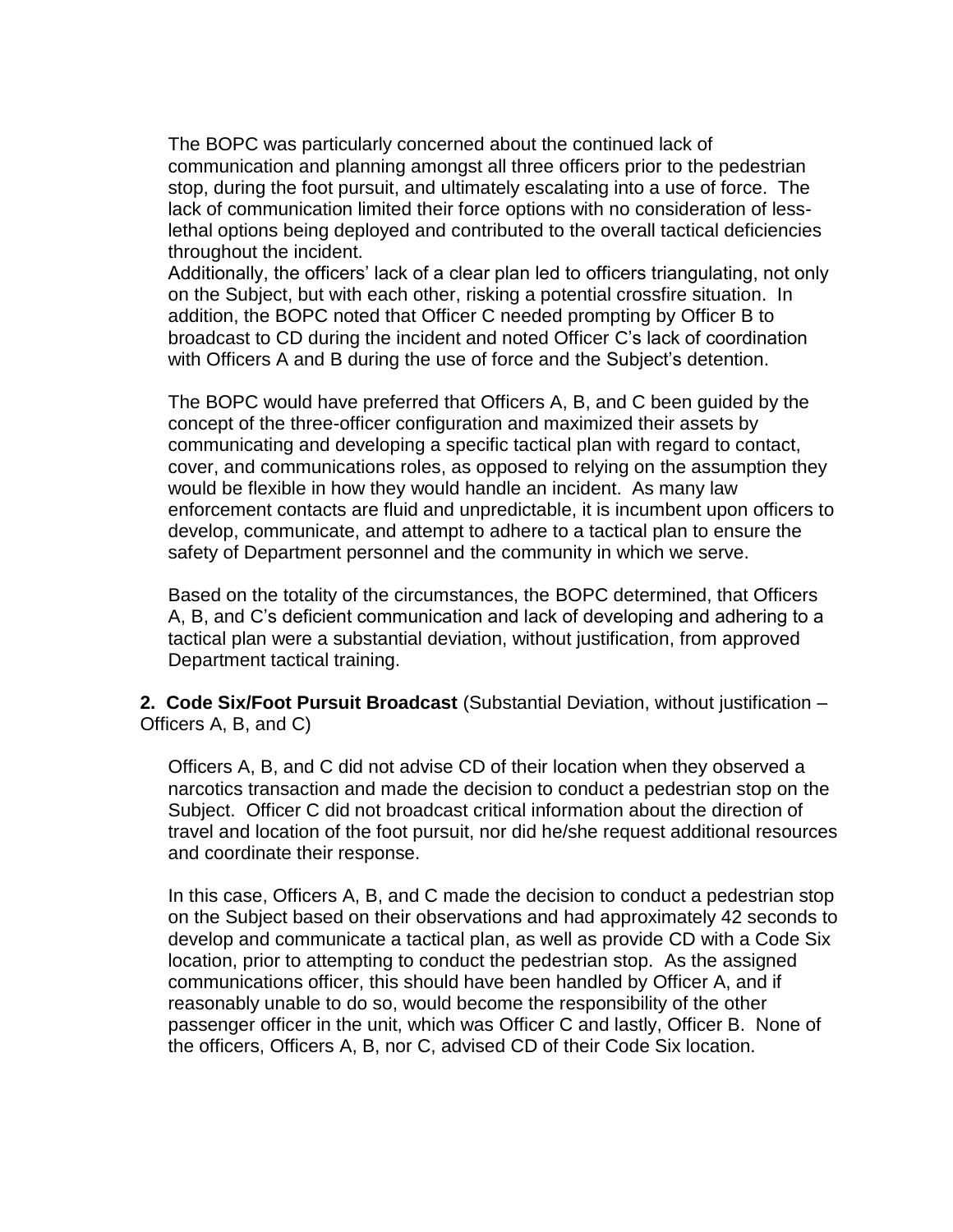The BOPC noted that all the officers had sufficient time to broadcast their Code Six location and other relevant information prior to contacting the Subject and initiating a pedestrian stop. Additionally, when Officer A pursued the Subject on foot, Officer B remained in the police vehicle as the driving officer, and Officer C remained as the front passenger officer. Officer C, as the secondary officer, did not broadcast the foot pursuit or request additional resources as the foot pursuit ensued, nor did Officer B, until an additional 41 seconds had passed. The BOPC discussed that advising CD of a Code Six location and broadcasting a foot pursuit were critical components to officer safety.

According to Officers A, B, and C, they discussed that situations were fluid and the need for them to be versatile; however, the BOPC noted that the officers' perceived roles overlapped and lacked clarity. Officer B indicated that since he/she was the driver, he/she was the contact officer. Officer C stated that as the front passenger officer, he/she was the contact officer for pedestrian stops initiated on his/her side of the police vehicle, and Officer A stated that he/she was responsible for communications and supplemented as cover.

The BOPC discussed that when assigned as a three-officer unit, Officers A, B, and C did not maximize their resources, while utilizing basic contact and cover techniques, to ensure officer safety. The BOPC noted that officers could be flexible in their roles and in contact and cover responsibilities; however, Officers A, B, and C were expected to be able to adjust and transition between those roles based on the Subject's actions, yet they did not make that adjustment. There were three officers involved and three officers in the police vehicle; however, none of the officers placed themselves Code Six or broadcast the foot pursuit, despite sufficient time to do so. Furthermore, the BOPC noted that none of the involved officers put out a broadcast until Officer B prompted Officer C to get on the radio at the conclusion of the foot pursuit while he/she and Officer A were physically engaged with the Subject.

Based on the totality of the circumstances, the BOPC determined that Officers A, B, and C's failure to broadcast a Code Six location or foot pursuit, was a substantial deviation, without justification, from approved Department tactical training.

#### **3. Tactical Vehicle Deployment**

Officer B drove past the Subject and placed the police vehicle into a driveway apron, potentially blocking the Subject's path as the Subject walked west on the north sidewalk. The positioning of the police vehicle when conducting a pedestrian stop is critical in order to provide the officers a tactical advantage should the incident escalate.

According to Officer A, the area was congested with pedestrians and vehicles that were parked along the north curb of the street, which deterred the officers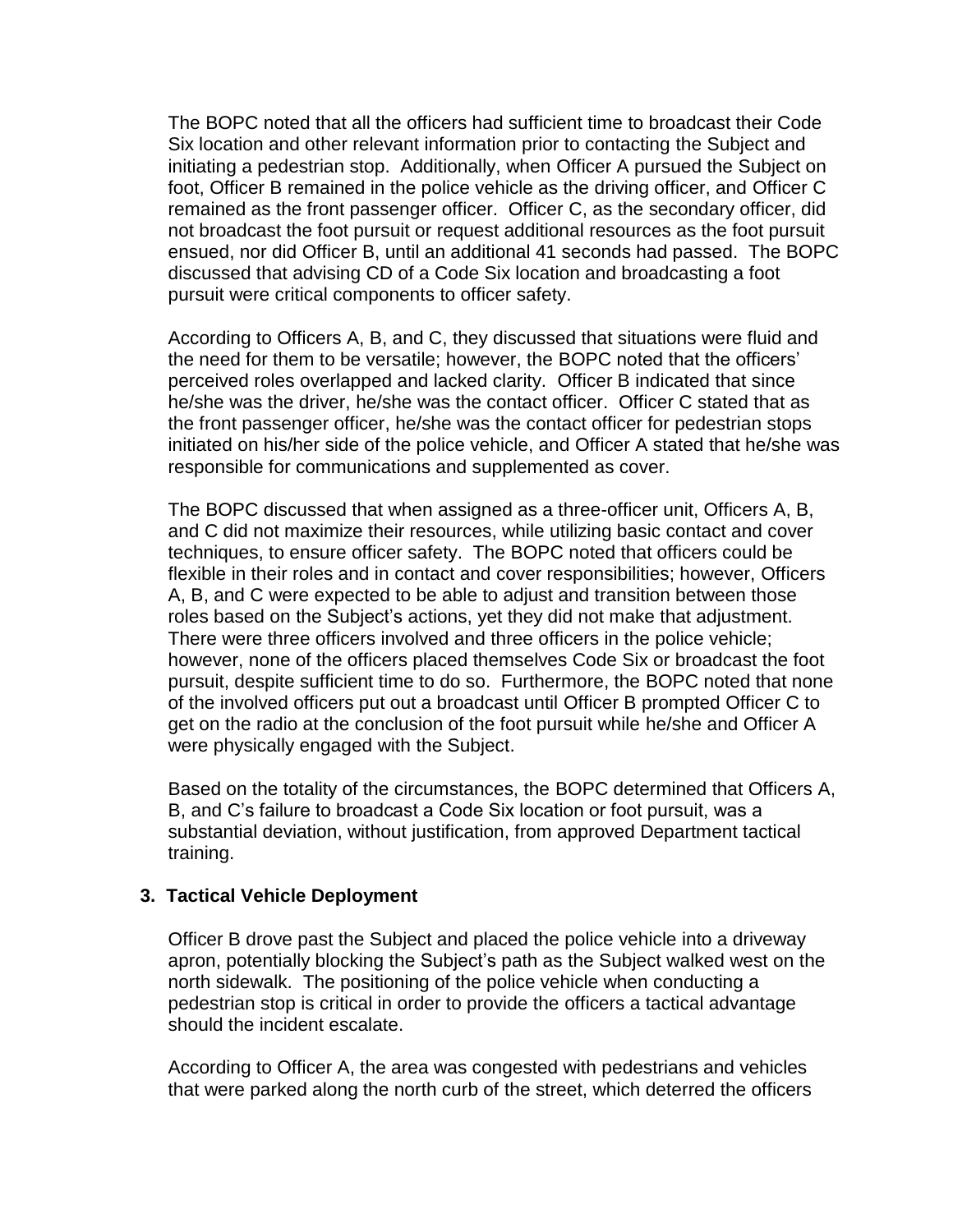from immediately detaining the Subject. The officers then discussed detaining the Subject before he reached a location known to be frequented by gang members. In this case, Officer B negotiated a northbound turn into a driveway apron, as he/she activated the interior forward-facing emergency red light. In response, the Subject turned and began to run eastbound, resulting in a foot pursuit.

The BOPC reviewed all available video from this incident, including the DICVS and BWVs of the officers. Although the position of Officer B's police vehicle and the Subject cannot be definitively determined, based on a preponderance of the evidence, it is evident that Officer B drove past the Subject as Officer B drove the police vehicle to the area of the driveway apron.

In considering the circumstances regarding this incident, Officers A, B, and C tasks included documenting and monitoring the daily activities of the criminal street gangs, who were often armed. At that particular moment, it was not known to these officers that the Subject was indeed armed with a handgun. Although the BOPC recognizes the challenges of deploying a police vehicle in an area consisting of heavy pedestrian and vehicular traffic, the BOPC's expectation is that police officers position the patrol vehicle in a manner that reduces an officer's risk and does not compromise the safety of the officers by unnecessarily exposing themselves. The Subject's position in relation to the placement of the police vehicle is unclear; however, Officer B should have considered that the Subject may possibly be armed, given Officer B's assignment and their knowledge of the area. The BOPC would have preferred that Officer B not drive the police vehicle past the Subject.

Based on the totality of the circumstances, the BOPC determined that while identified as an area for improvement, Officer B's vehicle deployment was not a deviation from approved Department tactical training.

**4. Foot Pursuit Concepts** (Substantial Deviation, without Justification – Officers A, B, and C)

While designated as the supplemental cover and communications officer, Officer A exited the rear, driver side door of the police vehicle and engaged the Subject in a foot pursuit without communicating his/her intentions to Officers B and C during the approximately 25 second foot pursuit. Upon observing Officer A engaged in a foot pursuit with the Subject, Officer C attempted to exit the police vehicle and join Officer A; however, at the direction of Officer B, Officer C remained inside of the police vehicle. Officer B negotiated a U-turn and utilized the police vehicle to follow Officer A who was engaged in the foot pursuit. During this U-turn, the maximum distance of Officers B and C from Officer A was approximately 215 feet. Both Officers B and C, however, stated they did not lose sight of Officer A. Officer C further added that they were in position to render aid if necessary.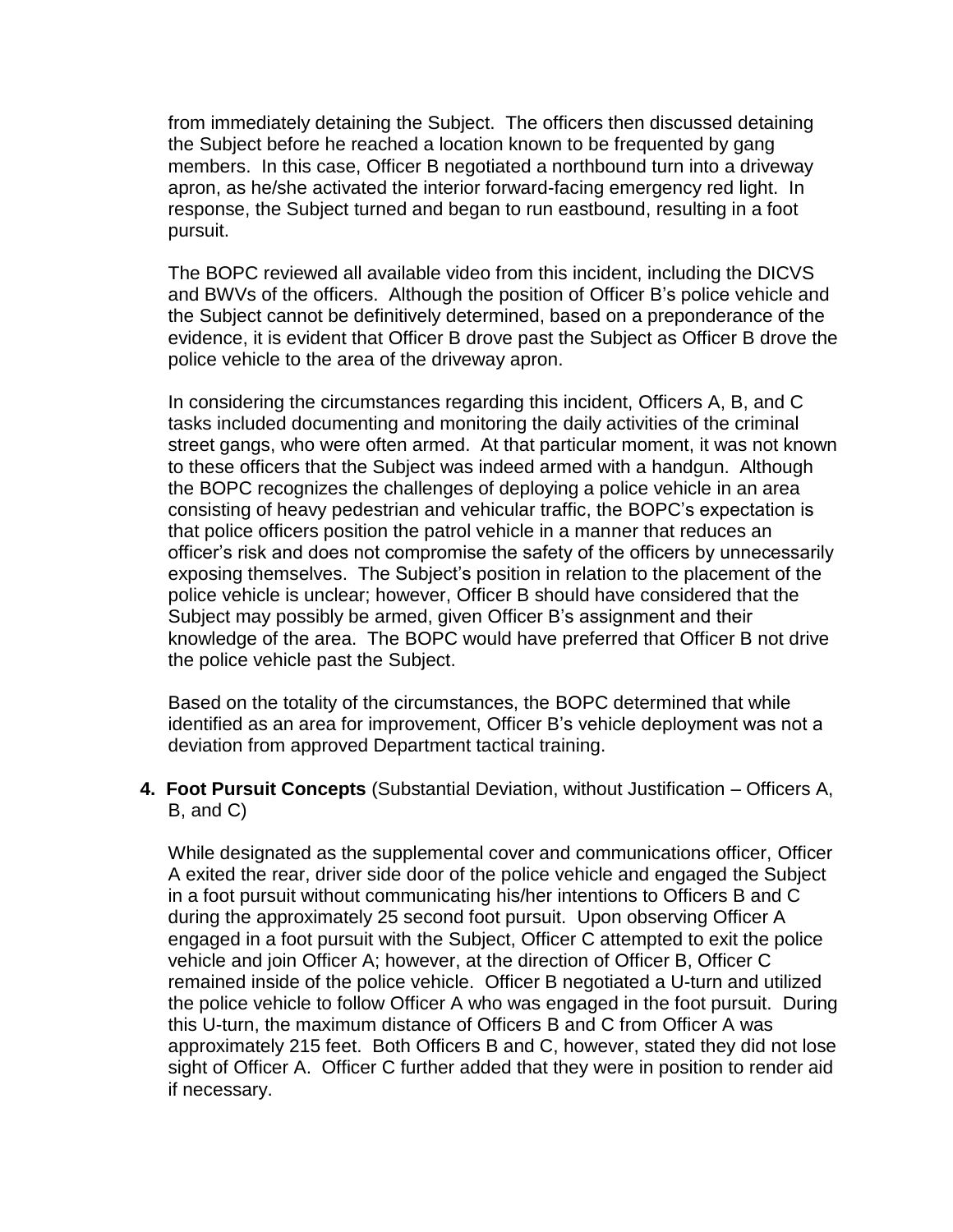During the initiation of the foot pursuit, Officer A stated he/she believed he/she was initially 15 yards away from the Subject, then 10 yards away from the Subject and closed the gap to eight yards away from the Subject as the Subject entered the parking lot. Officer A stated he/she was in containment mode as he/she began to close the distance between him/herself and the Subject. Officer A held his/her side handle baton with his/her right hand as he/she pursued the Subject on foot, continuing to close the distance on the Subject. Officer A observed the Subject reaching towards his waistband area and believed the Subject may be arming himself with a weapon. Officer A utilized commands to get the Subject to comply; however, the Subject continued to flee from the officers. The Subject turned left at the corner to run northbound. According to Officer A, he/she turned the corner while continuing to pursue the Subject on foot as Officers B and C followed Officer A in their police vehicle. Officer A observed the Subject change his running stride, reach towards his waistband area, and believed that the Subject may be arming himself with a weapon.

Officer A transitioned his/her baton to his/her left hand and drew his/her service pistol with his/her right hand as he/she closed the distance and continued to pursue the Subject in containment mode as they approached the corner of the end of a fenced parking lot. Officer A observed the Subject reach into his waistband, grab a handgun, and toss the handgun into the air and over a fence as Officer A closed the distance and transitioned into apprehension mode. Officer A stated that he/she was approximately three to five feet from the Subject when the Subject stopped and turned towards Officer A. The Subject placed his right hand into his sweatshirt pocket. Officer A believed the Subject may be attempting to arm himself with an additional weapon. The Subject then took approximately two steps towards Officer A.

According to Officer A, the Subject left him/her exposed and stated that redeploying and finding cover was not feasible; therefore, Officer A initiated physical contact with the Subject, while still holding his/her service pistol in his/her right hand, as opposed to re-deploying to gain some distance and place the Subject into a high-risk prone position.

Although their police vehicle was deployed on the Subject and Officer A at the termination of the foot pursuit, Officers B and C left their police vehicle to assist Officer A who was physically engaged with the Subject. During this time, there was no communication or coordination amongst the officers to de-escalate the incident or re-deploy as a team.

The BOPC noted the deficient communication among Officers A, B, and C, as well as Officer A's solo foot pursuit. Even though Officers B and C believed they were in a position to render aid and visually observed Officer A during the foot pursuit, the BOPC would have preferred that Officer C had exited the police vehicle and joined Officer A in the foot pursuit, as well as acted as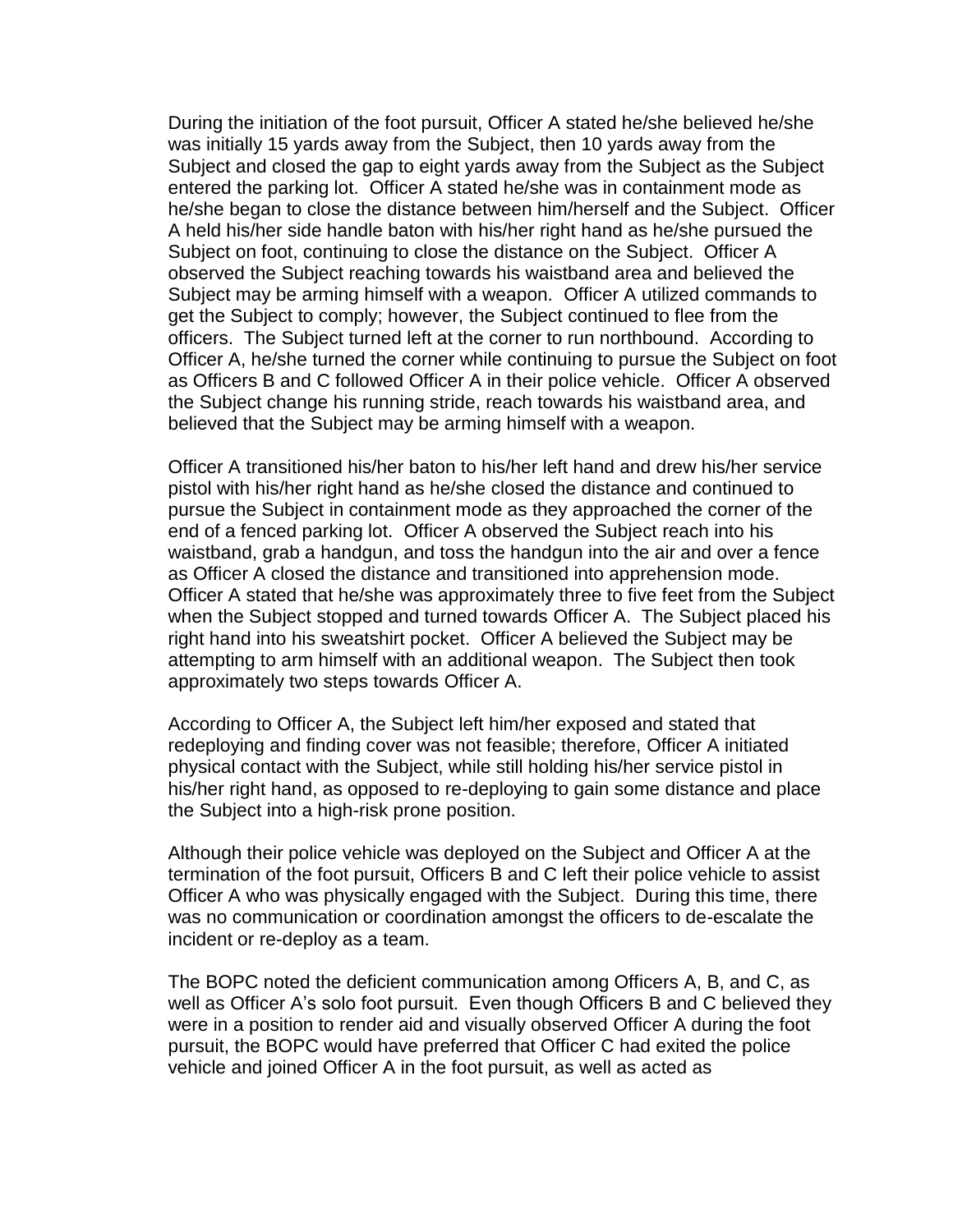communications officer while Officer B utilized the police vehicle to assist in tactical deployment and cover, if needed.

The BOPC considered Officer A's tactics during the foot pursuit as it related to apprehension mode versus containment mode. While Officer A described that he/she was in containment mode during much of the foot pursuit, the BOPC noted that Officer A continuously gained ground on the Subject and made no effort to contain or maintain a safe distance and utilize cover to monitor the Subject's movements. The essential aspect of containment mode is to maintain observation and tactically contain a Subject and make the arrest when adequate resources were in place; not to close the distance on an individual believed to be armed, which limited Officer A's tactical options and placed Officers B and C in a tactical dilemma when Officer A chose to physically engage with the Subject.

The BOPC noted that throughout this incident Officer A's actions were indicative of working alone and not as part of a team, despite the fact that two additional officers were working with him/her. While pursuing a possibly armed Subject is permitted by Department policy in exigent and limited situations, in this incident, the officers were operating as a three-officer unit, which provided Officers A, B, and C with adequate resources to monitor and maintain line of sight with the Subject, while utilizing available cover and requesting additional resources.

The BOPC also considered the termination of the foot pursuit. The Subject reached into his waistband, produced a handgun, and threw the handgun into the air and over the fence. At that moment, Officer A stated that he/she switched from containment mode to apprehension mode as the Subject reached into his sweatshirt pocket and began to approach Officer A. Officer A described the Subject's actions as possibly indicative of an attempt to reach for another weapon. Instead of redeploying away from the Subject and utilizing the police vehicle as cover. Officer A stated that he/she was aware his/her partners were in the police vehicle close behind. Officer A continued to close the distance with the Subject. Furthermore, Officer A initiated physical contact with the Subject whom he/she believed may have been armed with an additional weapon. The BOPC would have preferred that Officer A had redeployed, utilized the cover of the police vehicle that was afforded to him/her, and that Officers A, B, and C had worked as a team, utilizing time to further de-escalate the incident.

The BOPC acknowledged that foot pursuits are fluid and dynamic incidents. The BOPC considered the totality of all the circumstances with respect to Officers A, B, and C's actions prior to, during, and culminating into this use of force incident. The BOPC noted the officers' inability to fully utilize their resources and enhance their tactical safety while operating as a three-officer unit. The BOPC concluded that Officers A, B, and C's actions were inconsistent with the Department's tactical de-escalation techniques and foot pursuit concepts.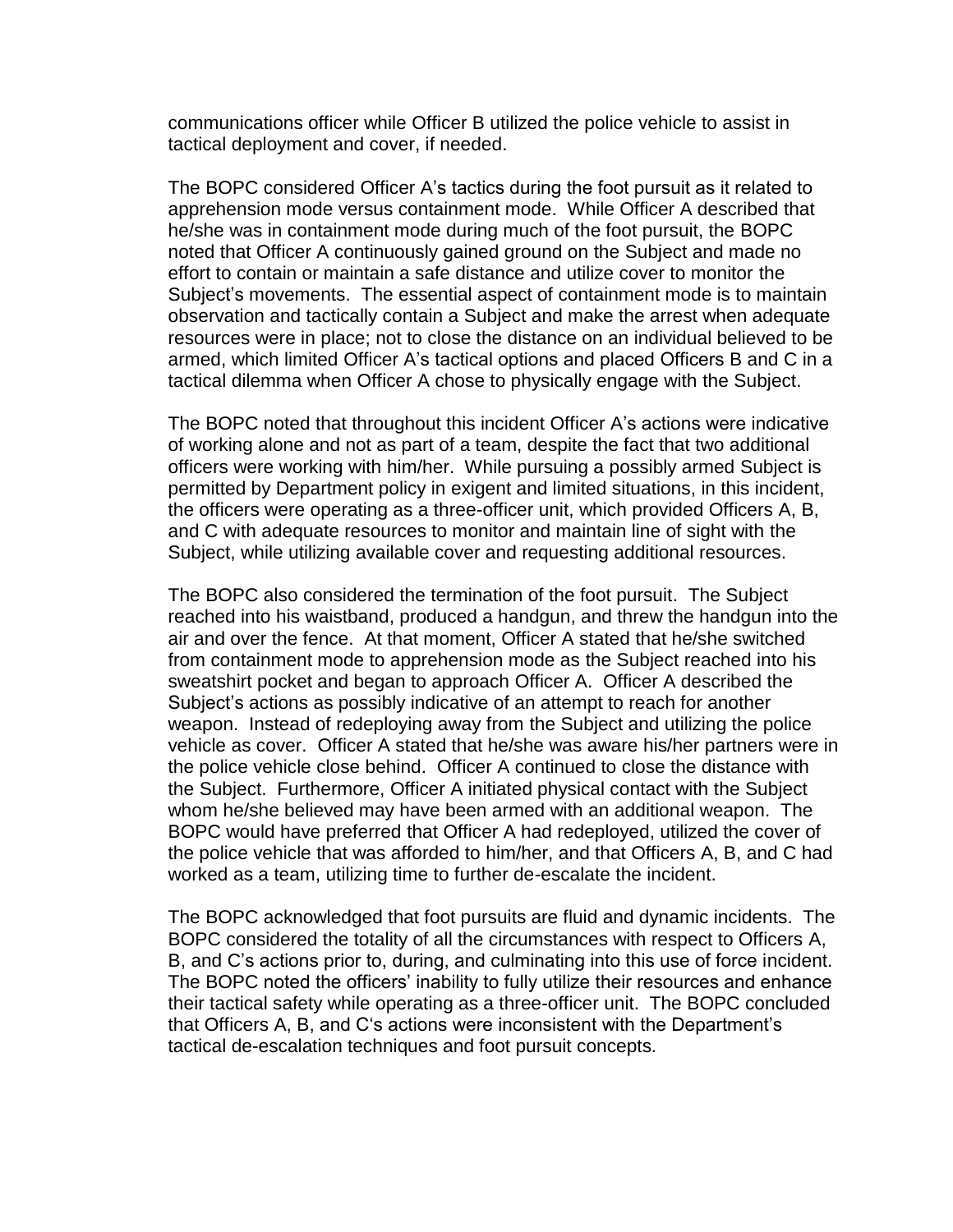Based on the totality of the circumstances, the BOPC determined, that Officers A, B, and C's tactics were a substantial deviation, without justification, from approved Department tactical training.

- The BOPC also considered the following:
	- **Holding of Service Pistol in One Hand and Additional Force Option in the Other** – Officer A held his/her service pistol in his/her right hand while simultaneously holding his/her baton in his/her left hand. Officer A was reminded of the safety issues and tactical disadvantages which come with the holding of his/her service pistol in one hand and an additional force option in the other hand. Doing so allows for the possibility of an unintended discharge or disarmament by a Subject.
	- **Retention of Equipment (Baton)** Officer A dropped his/her baton on to the ground, rather than secure it in his/her equipment belt baton ring and initiated physical contact with the Subject. Officer A was reminded of the importance of securing his/her equipment so it can be readily available as a less-lethal force option and to prevent the equipment from becoming a hazard or utilized as a weapon by others.
	- **Basic Firearms Safety Rules** Officer A waved his/her service pistol in the air while he/she was attempting to physically control the Subject. Officer A was reminded to adhere to the Basic Firearm Safety Rules and be cognizant of his/her muzzle direction.
	- **Situational Awareness (Baton)** Officers A and B forced the Subject onto the ground in the area where Officer A had previously dropped his/her baton. Although Officers A and B maintained control of the Subject, both officers were reminded to assess the area where they place an individual to ensure it is free of objects that could potentially be used as a weapon against the officers.
	- **Searches of Arrestees** Officer A believed the Subject may have been armed with an additional handgun; however, after the Subject was placed in handcuffs, Officer A conducted what he/she described as a visual search of the Subject's waistband area. Officer A then transferred custody of the Subject to another Officer to conduct a complete search of the Subject. To ensure officer safety, Officer A was reminded to conduct a proper search of an arrestee prior to conducting investigative duties.
	- **Medical Treatment - Requesting a Rescue Ambulance** The FID investigation revealed that Officers A, B, and C did not request a Rescue Ambulance for the Subject after he was handcuffed and taken into custody. A rescue ambulance was requested three minutes and 45 seconds after the Subject was taken into custody by a responding unit. Officers A, B, and C are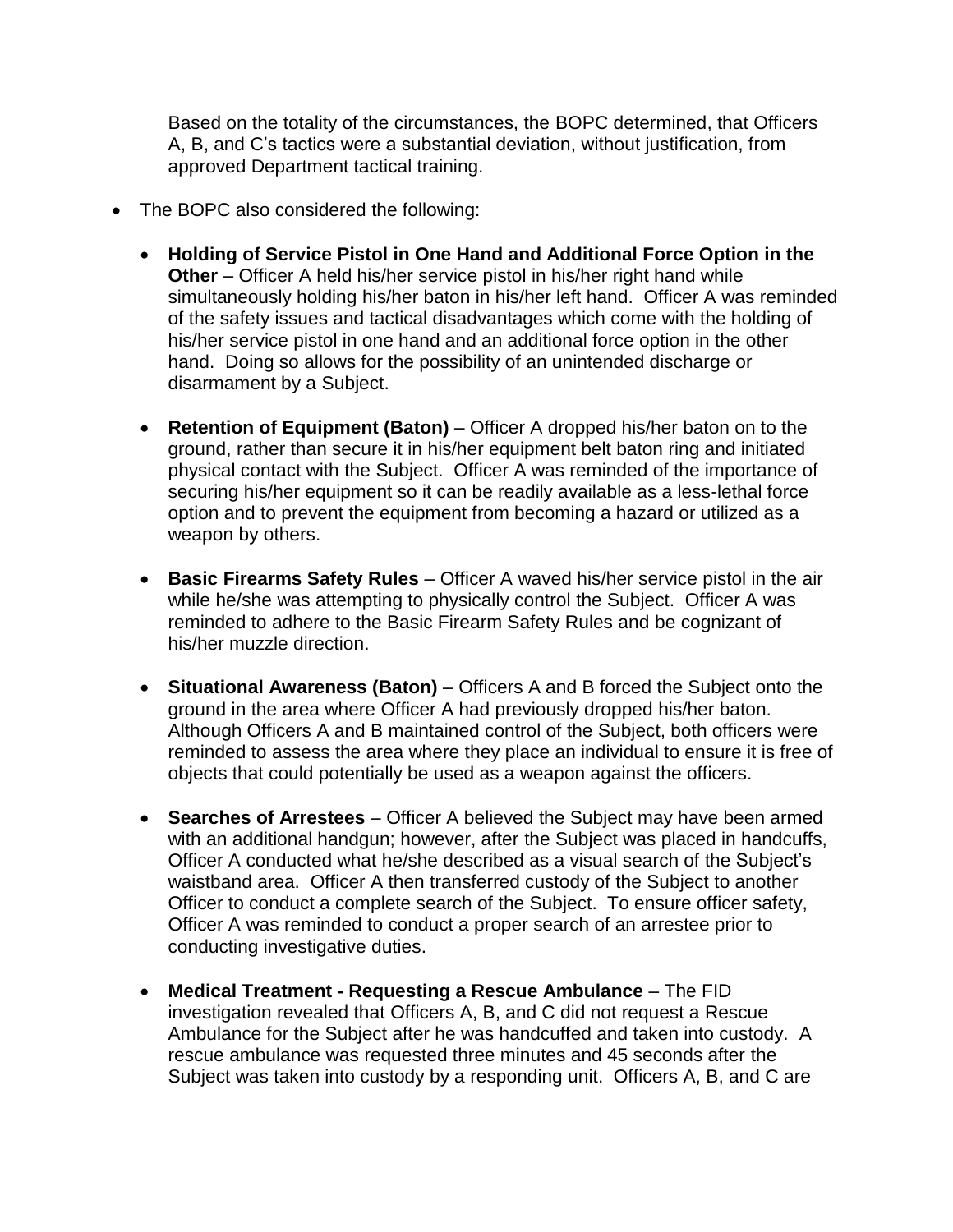reminded of the importance of reverence for human life and ensuring the timely response of appropriate emergency medical personnel.

• **Preservation of Evidence** – The FID investigation revealed that after becoming involved in a CUOF incident involving an intentional head strike, Officer A recovered the Subject's handgun by removing it from the bed of a truck. Officer A then rendered the handgun safe by unloading and manipulating it with a latex gloved right hand and an ungloved left hand. The handgun was placed in the trunk of Officers A, B, and C's police vehicle. Officer A was reminded of the importance of maintaining the integrity of the scene following a Categorical Use of Force (CUOF) incident by not removing and relocating evidence and by wearing proper personal protective equipment to avoid contaminating the evidence.

These topics were to be discussed at the Tactical Debrief.

• The evaluation of tactics requires that consideration be given to the fact that officers are forced to make split-second decisions under very stressful and dynamic circumstances. Tactics are conceptual and intended to be flexible and incident specific, which requires that each incident be looked at objectively and the tactics be evaluated based on the totality of the circumstances.

Each tactical incident also merits a comprehensive debriefing. In this case, there were areas identified where improvement could be made. A Tactical Debrief is the appropriate forum for the involved personnel to discuss individual actions that took place during this incident.

The BOPC found Officers A, B, and C's tactics to warrant a finding of Administrative Disapproval.

## **B. Drawing and Exhibiting**

#### • **Officer A**

According to Officer A, as he/she ran after the Subject who had just completed a narcotics transaction, Officer A observed the Subject put his hands into his waistband. Officer A transitioned his/her baton from his/her left hand and drew his/her service pistol because Officer A believed the Subject may be armed and about to pull out a firearm which could lead to Officer A having to use deadly force.

In this case, the BOPC conducted a thorough evaluation of the reasonableness of Officer A's drawing and exhibiting of his/her service pistol. The BOPC considered that Officer A had observed the Subject engage in conduct with two other unidentified persons in a manner which Officer A interpreted to be a narcotics transaction. The Subject fled from the location to which Officer A engaged in foot pursuit. Officer A stated that during the foot pursuit, he/she observed the Subject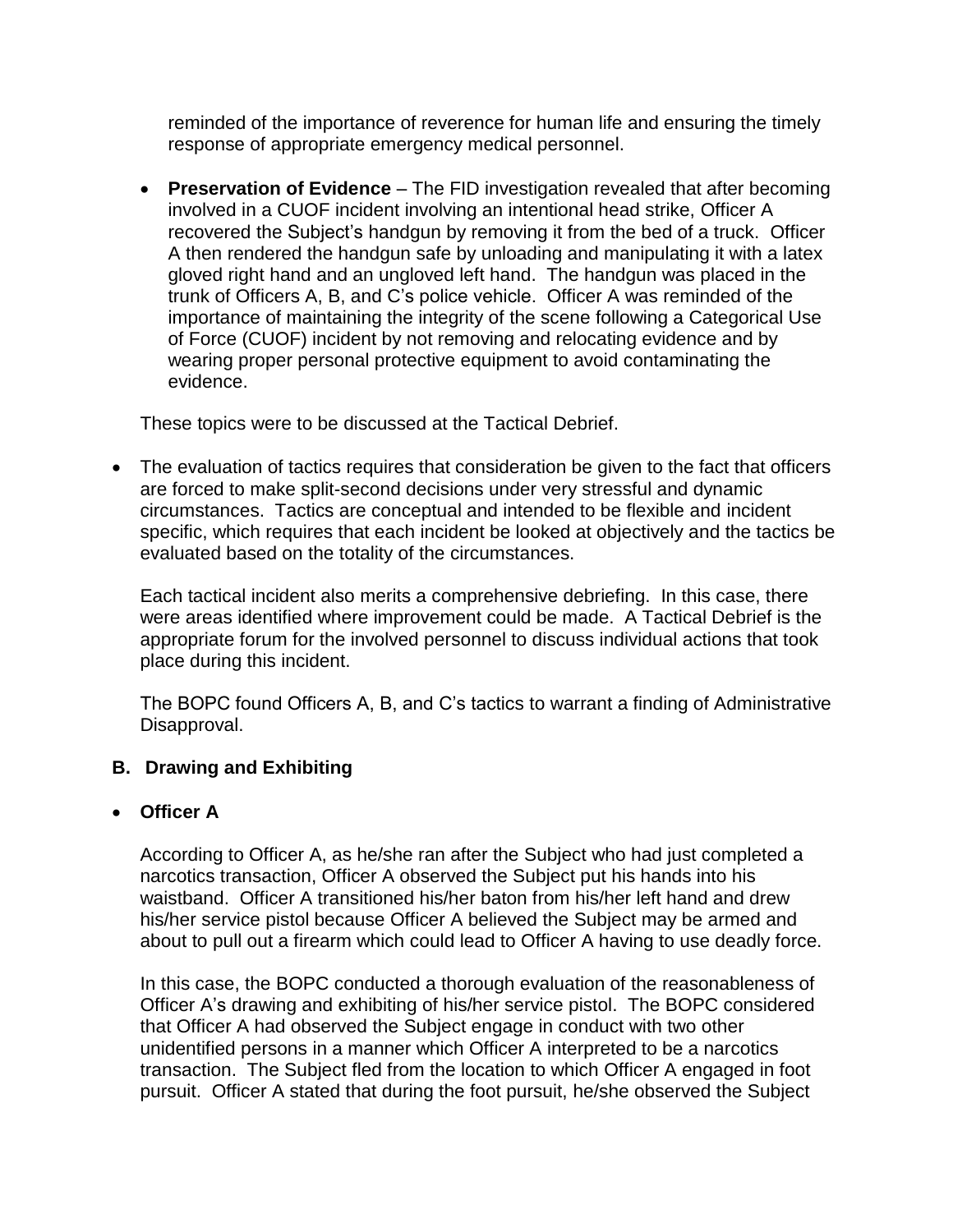put his hands into his waistband, from which Officer A believed that the Subject may pull out a firearm.

Based on the totality of the circumstances, the BOPC determined, that an officer with similar training and experience as Officer A, while faced with similar circumstances, would reasonably believe that there was a substantial risk that the situation may escalate to the point where deadly force may be justified.

Therefore, the BOPC found Officer A's drawing and exhibiting of a firearm to be In-Policy.

## • **Officer B**

According to Officer B, he/she observed Officer A trying to hold the Subject with his/her left hand, and Officer A had his/her service pistol out. Officer B advised Officer C to broadcast a request for a backup. According to Officer B, as he/she exited his/her police vehicle, Officer B observed the Subject throw a firearm into the air. Officer B stated, "Gun, gun, gun," to Officer C and believed the Subject could have a second firearm. Officer B unholstered his/her service pistol because he/she believed the situation was going to lead to the need for deadly force.

The BOPC conducted an evaluation of the reasonableness of Officers B and C's drawing and exhibiting of their service pistols. The BOPC considered that Officers B and C observed the Subject in possession of a handgun and observed the handgun tossed into the air.

Based on the totality of the circumstances, the BOPC determined, that an officer with similar training and experience as Officers B and C, while faced with similar circumstances, would reasonably believe that there was a substantial risk that the situation may escalate to the point where deadly force may be justified.

Therefore, the BOPC found Officers B and C's drawing and exhibiting of a firearm to be In-Policy.

## • **Officer C**

According to Officer C, he/she observed the Subject throw a handgun into the air and heard Officer B state, "Gun, gun, gun," as Officer A was struggling with the Subject. Officer C unholstered his/her service pistol with his/her right hand and held his/her service pistol with two hands and his/her finger alongside the frame because Officer C had a reasonable belief that the situation may escalate to the point where deadly force may be justified.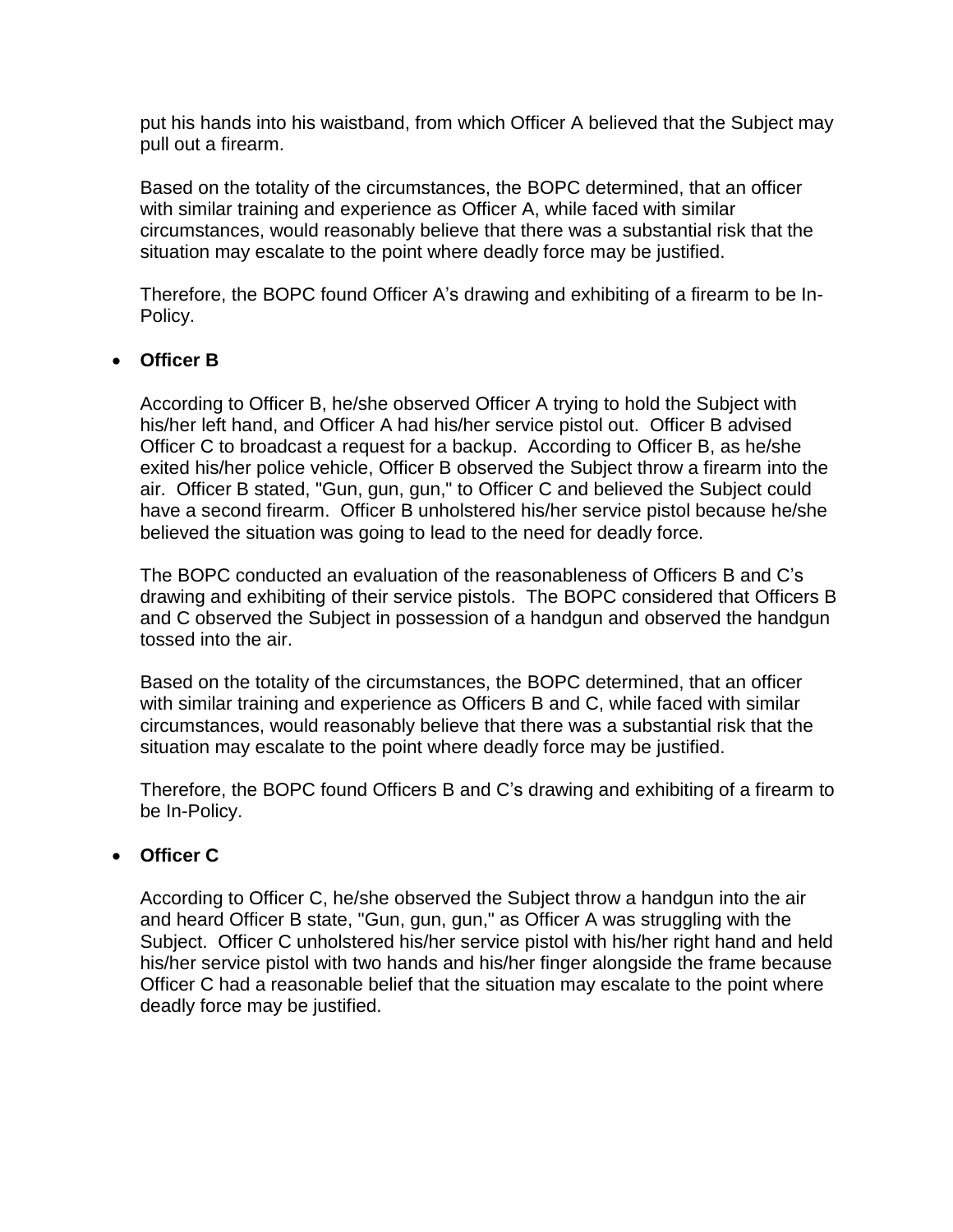#### **C. Non-Lethal Use of Force**

#### • **Officer A – (3) Physical Force, (4) Firm Grip, (2) Strikes/Punches, and (1) Bodyweight**

According to Officer A, he/she grabbed the Subject by the right and left arms and attempted to place the him on the ground. Officer A felt the Subject moving, and the Subject was not going down to the ground. Officer A stated that he/she was trying to walk the Subject down, but the Subject walked into that area where Officer A believed the Subject struck his head on the plywood fence. Officer A stated that he/she and Officer B were able to use the plywood fence as a control device so the Subject would stop moving and the officers could apply body weight. Officer A stated he/she did not purposely force the Subject into the plywood fence.

According to Officer A, he/she directed the Subject to get on the ground; however, the Subject was not complying, and the Subject pulled his arm away from Officer A's grip. Officer A stated that the Subject looked like he was going back into his pocket. Officer A punched the Subject twice in the back area, at which point, Officer A was able to re-acquire the Subject's right hand and place it behind the Subject's back. Officer A stated that he/she and Officer B utilized body weight to push the Subject onto the ground and place handcuffs on the Subject.

In this case, the BOPC conducted a thorough evaluation of the reasonableness of Officer A's use of non-lethal force with particular attention given to the two strikes/punches delivered to the Subject. After the head strike occurred, the Subject refused to comply with Officer A's commands by resisting efforts to go down onto the ground. The Subject advised Officer A that he was on the ground; however, the Subject remained in the crouched position, refusing to comply with commands. While attempting to handcuff the Subject and take him into custody, Officer A utilized firm grips and physical force to pick the Subject up from a crouched position and toward a plywood fence. When Officer A perceived the Subject was pulling his arm from Officer A's grasp and moving his arm towards his pocket, Officer A delivered two punches with his/her right hand to the Subject's right hip area.

The BOPC carefully evaluated Officer A's two punches to the Subject's right side. In doing so, the BOPC considered the input of Subject Matter Experts (SME) from LAPD Training Division (TD) Arrest and Control Section (ARCON) personnel as to the Department's training with regard to utilizing strikes or punches. The ARCON SMEs advised the BOPC that while the Department does teach officers to utilize strikes based on a Subject's specific actions, as in this case where a Subject may be reaching towards a pocket, the preferred actions would be to gain control of a Subject's legs and utilize bodyweight to place a Subject onto the ground. In addition, the ARCON SME's would advise officers in this case to work at continuing to control the Subject's arm because initiating punches could cause an officer to lose control of a Subject's arm.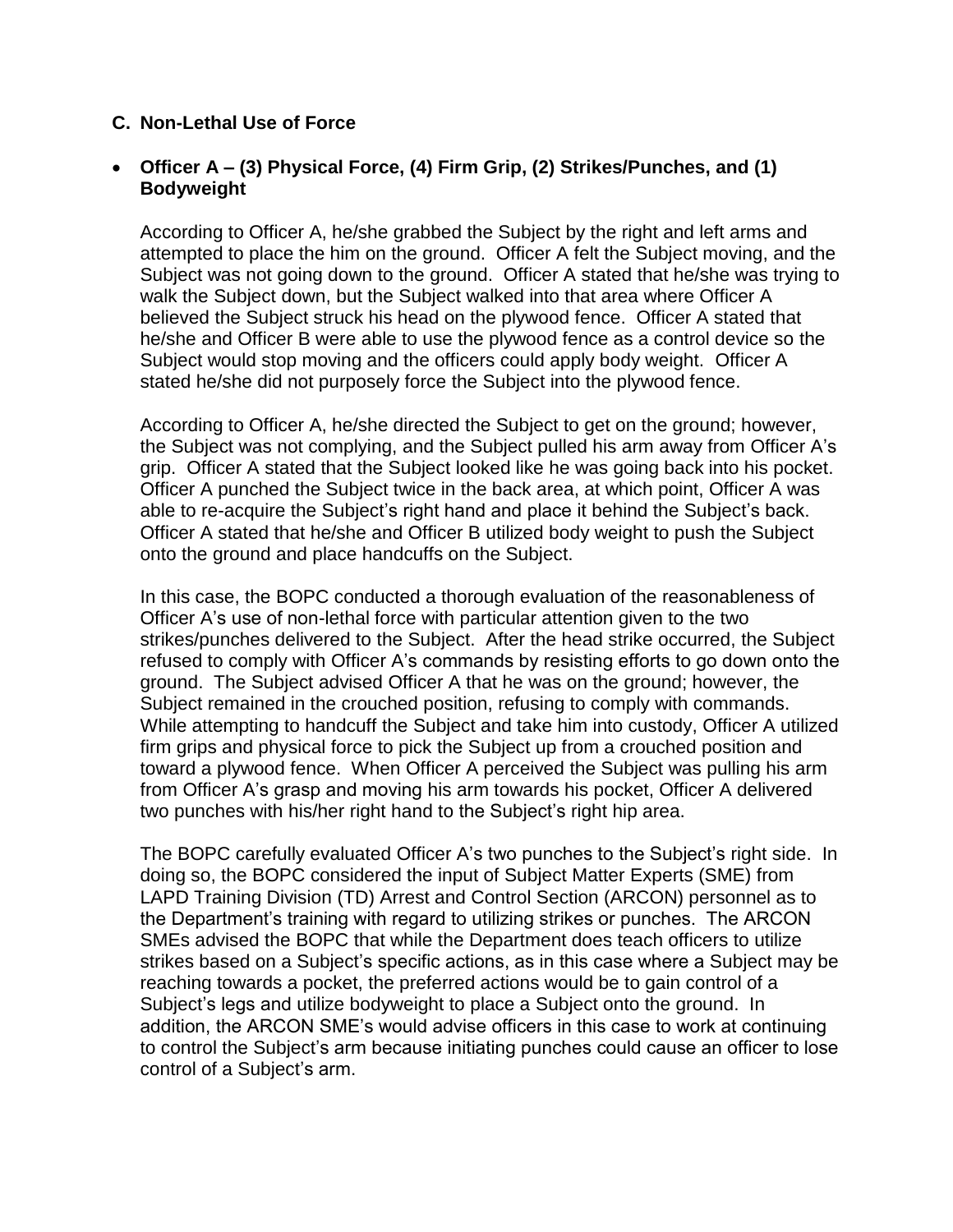While the BOPC would have preferred a more coordinated effort in taking the Subject to the ground by having Officer C control the Subject's legs, Officer A delivered the punches to the Subject in close quarters and in quick succession, which appeared to be controlled and reasonable. Following the punches, Officer A was able to gain compliance and continued to utilize minimal applications of firm grips, physical force, and bodyweight to take the Subject to the ground and into custody.

Based on the totality of the circumstances, the BOPC determined that an officer with similar training and experience as Officer A, while faced with similar circumstances, would believe that these same applications of non-lethal force would be objectively reasonable to overcome the Subject's continued resistance.

Therefore, the BOPC found these applications of Officer A's non-lethal use of force [(3) Physical Force, (4) Firm Grip, (2) Strikes/Punches, and (1) Bodyweight] to be In Policy.

## • **Officer A – (1) Physical Force**

According to Officer A, after the Subject was handcuffed, he/she lifted the Subject up and off of the ground, placed the Subject against the plywood fence to stabilize him, as Officer A checked the Subject's waistband for additional weapons. Officer A further stated that he/she wanted to stabilize the Subject, so the Subject would stop moving and Officer A could conduct a proper search. Officer A pulled the Subject's clothing up to expose the Subject's waistband and conducted a visual search for additional weapons.

In this case, the BOPC conducted an evaluation as to the reasonableness of Officer A's use of physical force, in which Officer A's BWV depicts Officer A lifting a handcuffed Subject off the ground and pushing the Subject against the plywood fence. The BOPC discussed the reasonableness of this application of physical force with regard to a handcuffed individual who was no longer offering officers resistance. The BOPC determined that at the time Officer A pushed the Subject into the plywood fence, the Subject was no longer resisting officers, nor attempting to flee. The Subject was handcuffed, and Officer A had control of the Subject. The BOPC noted that this particular application of physical force by Officer A was not reasonable in its application, nor was it in compliance with the Department's use of force policy.

Based on the totality of the circumstances, the BOPC determined, that an officer with similar training and experience as Officer A, while faced with similar circumstances, would not believe that this specific application of non-lethal physical force was objectively reasonable.

Therefore, the BOPC found this specific application of Officer A's non-lethal force (physical force) to be Out of Policy.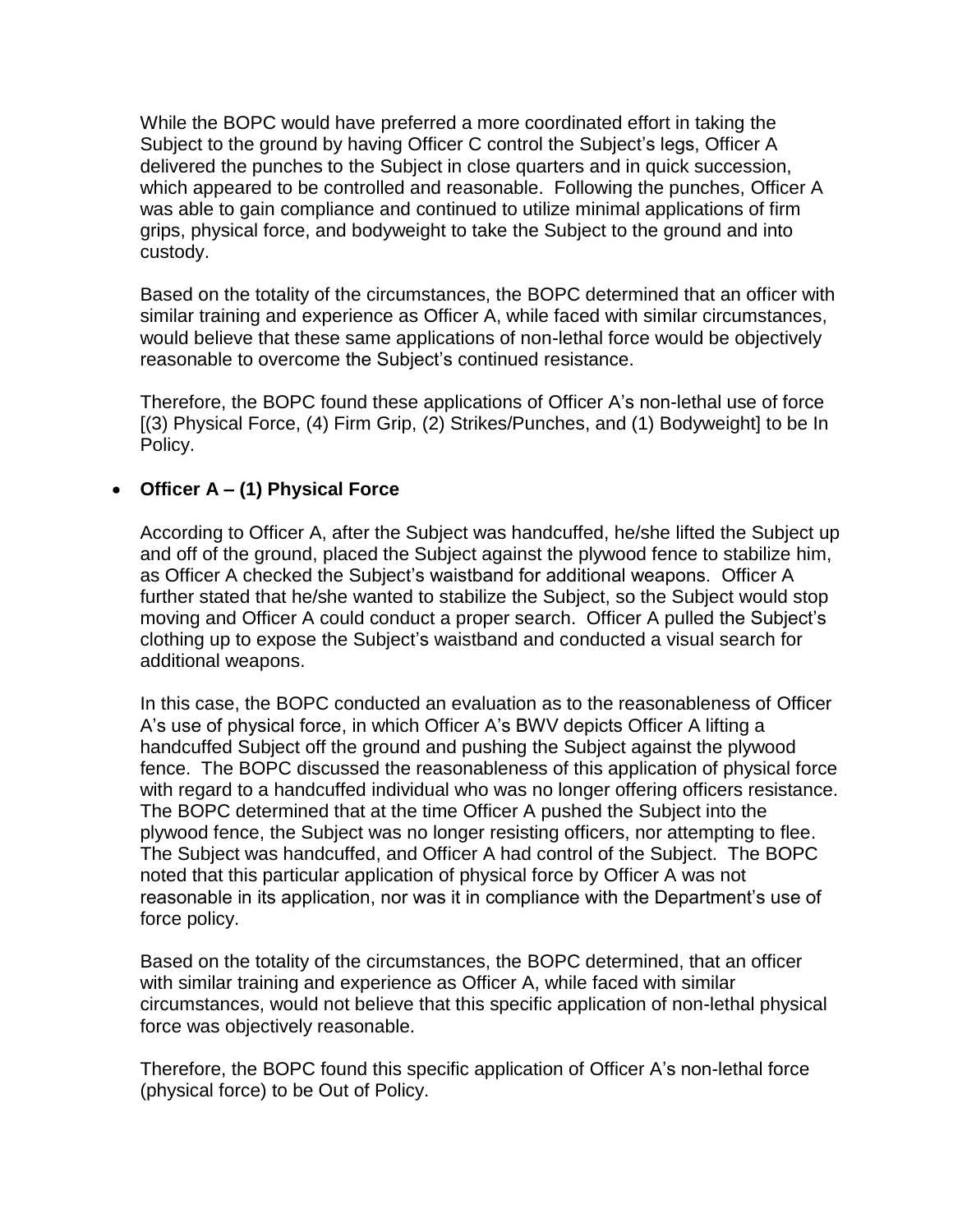### • **Officer B – (2) Firm Grip, (1) Physical Force, and (1) Bodyweight**

According to Officer B, he/she observed Officer A struggling with the Subject. Officer B holstered his/her service pistol and applied a two-handed grip on the Subject's left arm. Officer B directed Officer A to take the Subject down to the ground, and the Subject was lifted from a crouched position. Officer B stated the Subject was trying to push away from both Officers A and B. Once the Subject was placed against the plywood fence, the Subject hunched down, tensed up, and resisted Officers A and B's attempts to handcuff him. Officer B was still holding the Subject's left arm and assisted Officer A in guiding the Subject to the ground by utilizing the Subject's body weight and physical force to push and guide the Subject between a parking stall block and the fence. Officer B maintained the Subject in this position as Officer A handcuffed the Subject.

In this case, the BOPC conducted a thorough review of the incident to evaluate the reasonableness of Officer B's use of non-lethal force. Officer B observed the struggle between Officer A and the Subject after observing the Subject throw a handgun into the air. Officer B noted that Officer A was attempting to detain the Subject on his/her own, while holding onto his/her service pistol, and was having difficulty controlling the Subject. Officer A directed the Subject to the ground; however, the Subject was not complying with commands. Upon grasping the Subject's left arm, Officer B felt the Subject's continued physical resistance to comply and go to the ground. After the Subject was placed against the plywood wall, Officer B assisted Officer A in moving the Subject onto the ground for Officer A to complete handcuffing.

The BOPC noted Officer B's assessment of the concrete parking stall block and fence and his/her focus on guiding the Subject to mitigate potential injury to the Subject as they struggled to place the Subject onto the ground. The BOPC opined that Officer B utilized a reasonable and minimal amount of force on the Subject in order to detain and handcuff the Subject.

Based on the totality of the circumstances, the BOPC determined, that an officer with similar training and experience as Officer B, while faced with similar circumstances, would believe that these same applications of non-lethal force would be objectively reasonable to overcome the Subject's resistance.

Therefore, the BOPC found Officer B's use of non-lethal use of force to be In Policy.

## **D. Lethal Use of Force**

#### • **Officer A – Head Strike**

According to Officer A, he/she was four to five feet from the Subject when the Subject reached into his waistband, grabbed a handgun, and tossed the handgun over a fence. Officer A was holding his/her service pistol in his/her right hand and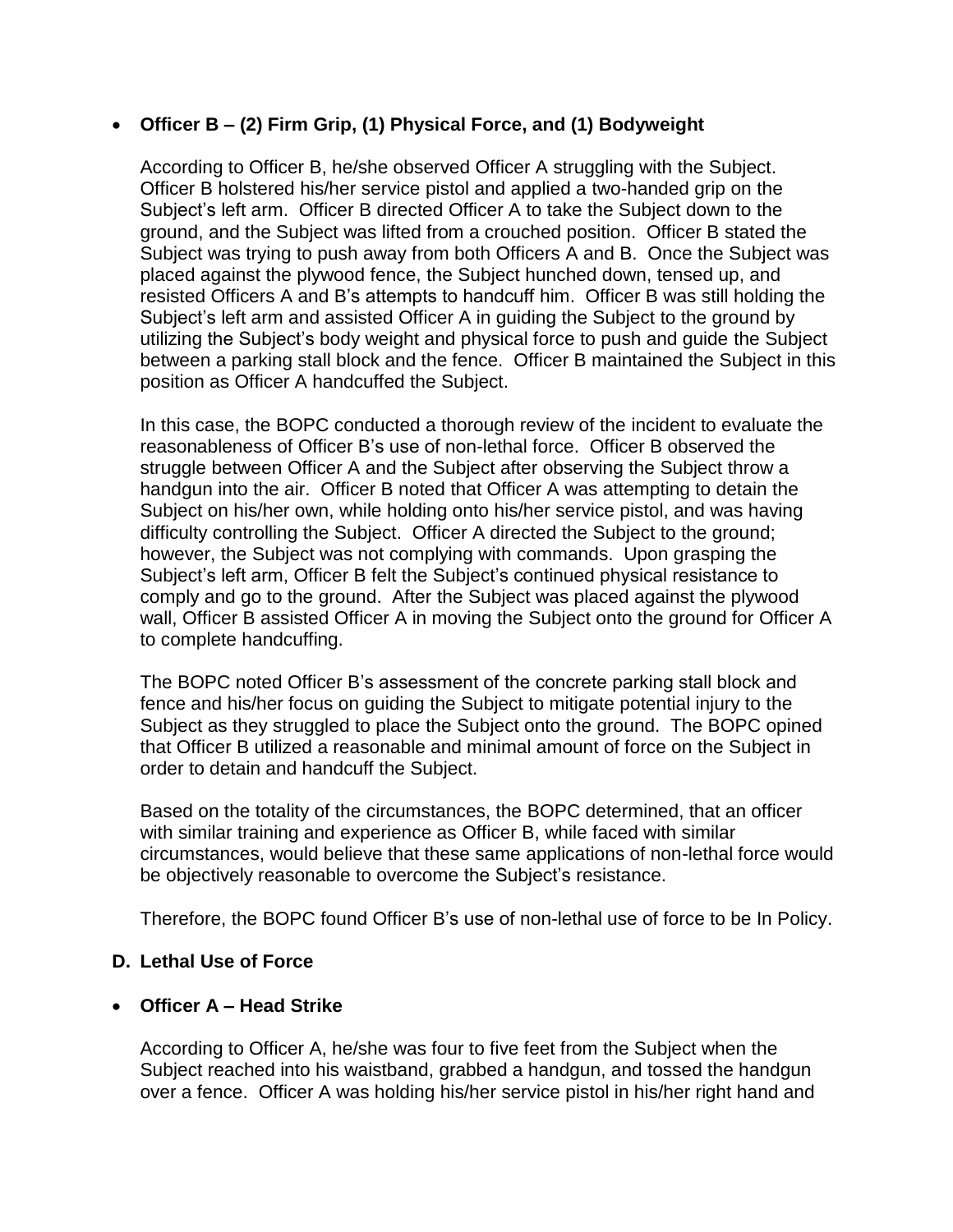pointing his/her service pistol at the Subject's face, while Officer A held his/her baton in his/her left hand. Officer A directed the Subject to get on the ground; however, the Subject placed his right hand back into his pocket and took two steps towards Officer A. Officer A stated he/she felt vulnerable and threatened, and Officer A was not sure if the Subject was trying to arm himself with an additional handgun or other type of weapon. The Subject's actions caused Officer A to drop his/her baton out of his/her left hand and as a reaction, Officer A struck the Subject with a jab to the Subject's face, utilizing the barrel of Officer A's service pistol. Officer A stated that he/she did this to cause the Subject to move back and stop the Subject from closing the distance on Officer A or prevent the Subject from trying to take Officer A's service pistol.

The BOPC conducted a thorough review and analysis of the reasonableness and the necessity of Officer A's use of deadly force, as well as the tactics utilized by Officer A, which led up to his/her use of deadly force. In this case, Officer A discussed responsibilities and roles with Officers B and C prior to beginning their shift. This discussion should have clearly defined their roles and as the officers indicated, either Officer B or Officer C would have been the contact officer, while Officer A would have been responsible for communications. The BOPC acknowledged that the officers were proactive while patrolling an area known for gang and narcotics activity and violent crime, resulting in their observation of a narcotics transaction. The Subject fled from Officers A, B, and C in response to the officers' attempt to detain the Subject. However, Officer A, without communicating to his/her partners or to CD, chose to exit the police vehicle and engaged the Subject in a foot pursuit. Officers B and C were required to react to Officer A's actions without having any knowledge of Officer A's intended plan or communication to detain the Subject.

The BOPC noted that as Officer A continued to engage the Subject in a foot pursuit, Officer A stated he/she was in containment mode and believed the Subject was arming himself; however, Officer A continued to pursue the Subject closing the distance, and making no attempt to communicate his/her observations with Officers B and C, or to set up a perimeter to contain the Subject. The Subject ran into an enclosed parking lot where Officer A observed the Subject move his right hand to his waistband area. Believing the Subject was armed with a weapon, Officer A drew his/her service pistol, yet continued his/her advance towards the Subject while holding his/her baton in his/her left hand and his/her service pistol in his/her right hand. The BOPC took note that the Subject escalated an already stressful and dangerous encounter by reaching into his waistband, removing a handgun, tossing the handgun into the air, and then turning to face Officer A; however, the BOPC was simultaneously critical of Officer A's actions and justification.

According to Officer A's statements, he/she believed the Subject was possibly arming himself with an additional weapon after observing the Subject throw a handgun over the fence; however, Officer A switched from containment mode into apprehension mode. Officer A's actions caused the BOPC concern, as Officer A